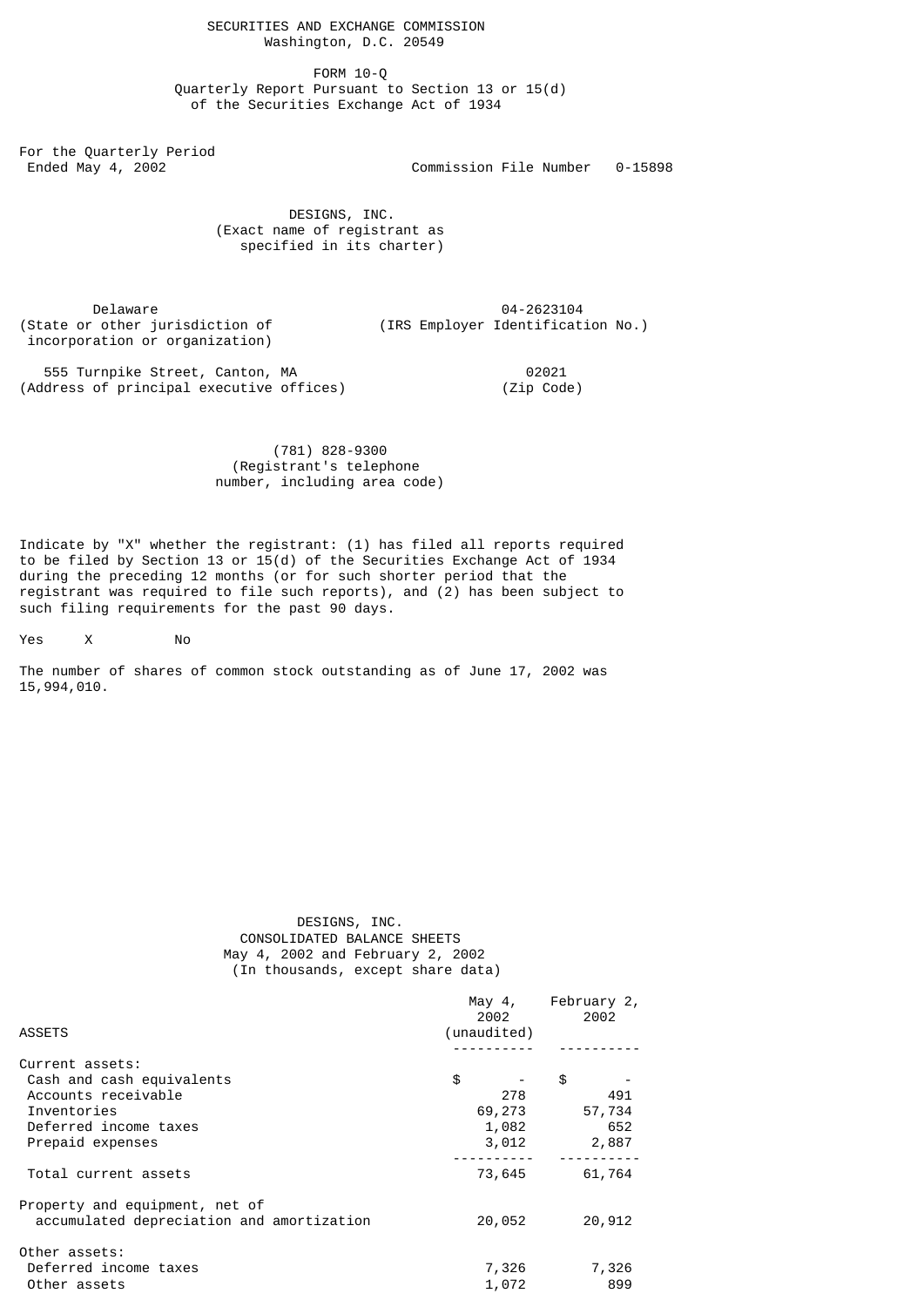| Total assets                                                                                                                                                                                                                                                                                              |  | $$102,095$ \$ 90,901<br>======================                              |     |
|-----------------------------------------------------------------------------------------------------------------------------------------------------------------------------------------------------------------------------------------------------------------------------------------------------------|--|-----------------------------------------------------------------------------|-----|
| LIABILITIES AND STOCKHOLDERS' EQUITY<br>Current liabilities:<br>Accounts payable<br>Accrued expenses and other current liabilities<br>Accrued rent<br>Notes payable                                                                                                                                       |  | $$15,367$ \$7,074<br>9,769 11,120<br>2,651 2,541<br>33,641 27,752           |     |
| Total current liabilities                                                                                                                                                                                                                                                                                 |  | 61,428 48,487<br>. <u>.</u>                                                 |     |
| Stockholders' equity:<br>Preferred Stock, \$0.01 par value, 1,000,000 shares<br>authorized, none issued<br>Common Stock, \$0.01 par value, 50,000,000 shares<br>authorized, 17,622,000 and 17,608,000 shares issued<br>at May 4, 2002 and February 2, 2002,<br>respectively<br>Additional paid-in capital |  | 176<br>56,237 56,189                                                        | 176 |
| Retained earnings<br>Treasury stock at cost, 3,040,000 shares<br>at May 4, 2002 and February 2, 2002,<br>respectively<br>Loan to executive                                                                                                                                                                |  | $(7,099)$ $(5,304)$<br>$(8, 450)$ $(8, 450)$<br>$(197) \qquad \qquad (197)$ |     |
| Total stockholders' equity                                                                                                                                                                                                                                                                                |  | 40,667 42,414                                                               |     |
| Total liabilities and stockholders' equity                                                                                                                                                                                                                                                                |  | $$102,095$ $$90,901$<br>==========                                          |     |

# The accompanying notes are an integral part of the consolidated financial statements.

 DESIGNS, INC. CONSOLIDATED STATEMENTS OF OPERATIONS (In thousands, except per share data) (Unaudited)

|                                                                      | Three Months Ended  |                                                 |  |
|----------------------------------------------------------------------|---------------------|-------------------------------------------------|--|
|                                                                      | May 4, May 5,       | 2002 2001                                       |  |
| Sales<br>Cost of goods sold including                                | $$36,441$ $$39,395$ |                                                 |  |
| occupancy                                                            |                     | 28,448 29,990                                   |  |
| Gross profit<br>Expenses:                                            |                     | 7,993 9,405                                     |  |
| Selling, general and administrative<br>Depreciation and amortization |                     | 9,077 9,706<br>1,411 1,396                      |  |
| Total expenses                                                       |                     | 10,488 11,102                                   |  |
| Operating loss                                                       |                     | $(2, 495)$ $(1, 697)$                           |  |
| Interest expense, net                                                | <u>.</u>            | 353 546                                         |  |
| Loss before income taxes<br>Benefit for income taxes                 |                     | $(2, 848)$ $(2, 243)$<br>$(1, 053)$ (875)       |  |
| Net loss                                                             |                     | $$(1, 795)$ $$(1, 368)$<br>:=================== |  |
|                                                                      |                     |                                                 |  |
| Loss per share- Basic and Diluted                                    |                     | $$(0.12)$ \;}(0.09)                             |  |
| Weighted average number of common<br>shares outstanding              |                     |                                                 |  |
| - Basic and Diluted                                                  | 14,576              | 14,459                                          |  |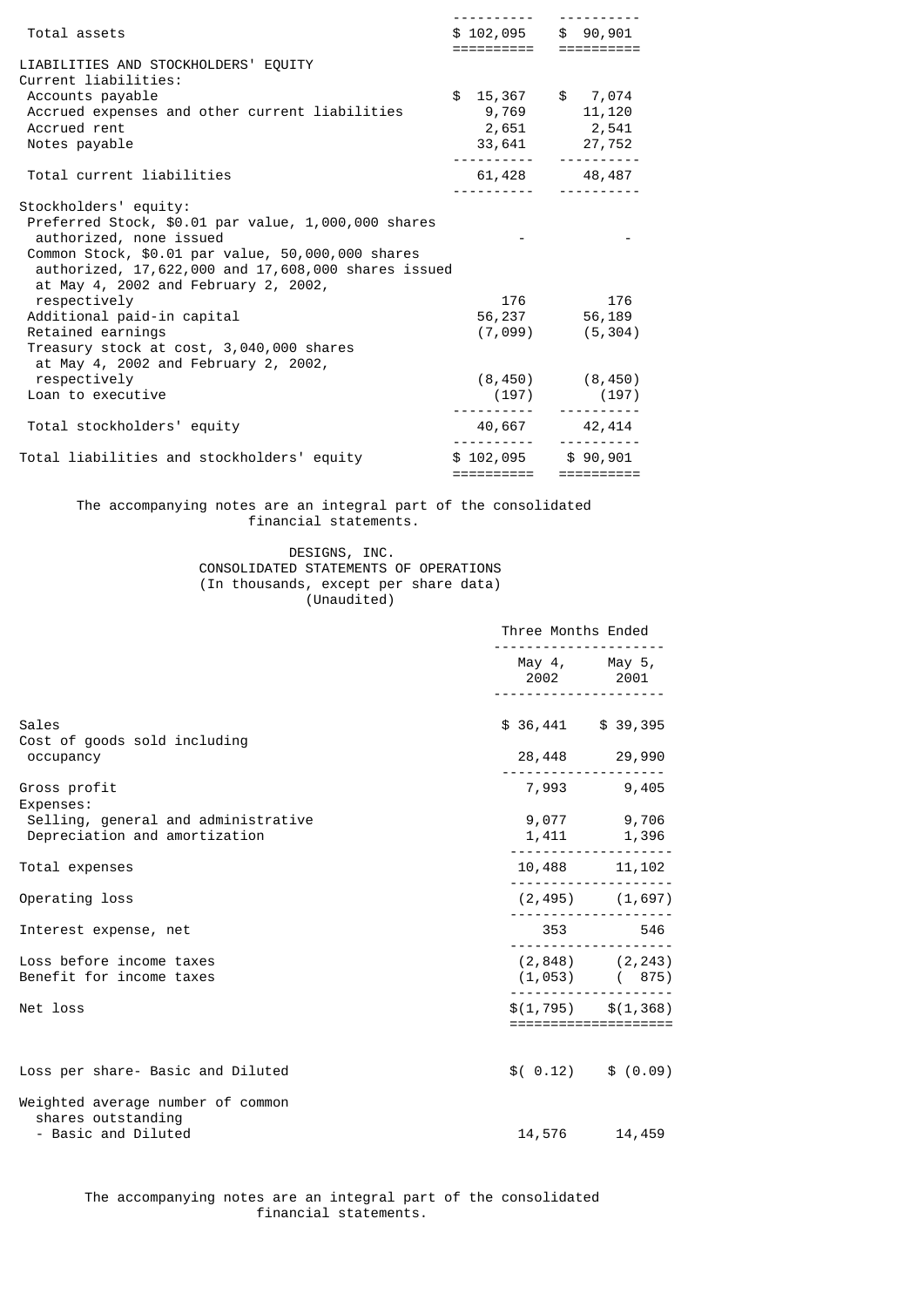# DESIGNS, INC. CONSOLIDATED STATEMENTS OF CASH FLOWS (In thousands) (Unaudited)

|                                                                                                                                  | Three Months Ended    |                                         |                           |                                     |
|----------------------------------------------------------------------------------------------------------------------------------|-----------------------|-----------------------------------------|---------------------------|-------------------------------------|
|                                                                                                                                  | May 4, May 5,<br>2002 |                                         | 2001<br>$- - - - - - - -$ |                                     |
| Cash flows from operating activities:<br>Net loss<br>Adjustments to reconcile net loss to                                        |                       | $$(1, 795) \quad $(1, 368)$             |                           |                                     |
| net cash used for operating activities:<br>Depreciation and amortization<br>Issuance of common stock and options                 |                       | 1,411<br>33                             |                           | 1,396<br>30                         |
| Loss on sale or disposal of fixed assets<br>Changes in operating assets and liabilities:                                         |                       | (26)                                    |                           | (8)                                 |
| Accounts receivable<br>Inventories<br>Prepaid expenses                                                                           |                       | 213<br>$(11, 539)$ $(10, 051)$<br>(125) |                           | (101)<br>324<br>$(202)$ $(31)$      |
| Other assets<br>Reserve for severance and store closings<br>Income taxes                                                         |                       | and the company<br>(430)                |                           | (216)<br>(515)<br>4,706             |
| Accounts payable<br>Accrued expenses and other current liabilities<br>Accrued rent                                               |                       | 8,293<br>(1, 324)<br>110                |                           | 786<br>113                          |
| Net cash used for operating activities                                                                                           |                       | $(5, 381)$ $(4, 935)$                   |                           |                                     |
| Cash flows from investing activities:<br>Additions to property and equipment<br>Proceeds from disposal of property and equipment |                       |                                         |                           | $(523)$ $(1,959)$<br>$\overline{7}$ |
| Net cash used for investing activities                                                                                           |                       | $(523)$ $(1,952)$                       |                           |                                     |
| Cash flows from financing activities:<br>Net borrowings under credit facility<br>Issuance of common stock under option program   |                       | 5,889 6,886<br>$\frac{1}{2}$ 15         |                           | $\overline{\mathbf{1}}$             |
| Net cash provided by financing activities                                                                                        |                       | 5,904                                   |                           | 6,887                               |
| Net change in cash and cash equivalents<br>Cash and cash equivalents:<br>Beginning of the year                                   |                       |                                         |                           |                                     |
| End of the period                                                                                                                | \$                    | ===========                             | \$                        |                                     |

 The accompanying notes are an integral part of the consolidated financial statements.

# DESIGNS, INC. Notes to Consolidated Financial Statements

## 1. Basis of Presentation

In the opinion of management of the Company, the accompanying unaudited consolidated financial statements contain all adjustments necessary for a fair presentation of the interim financial statements. These financial statements do not include all disclosures associated with annual financial statements and, accordingly, should be read in conjunction with the notes to the Company's audited consolidated financial statements for the year ended February 2, 2002 (included in the Company's Annual Report on Form 10-K filed with the Securities and Exchange Commission). The information set forth in these statements may be subject to normal year-end adjustments. The information reflects all adjustments that, in the opinion of management, are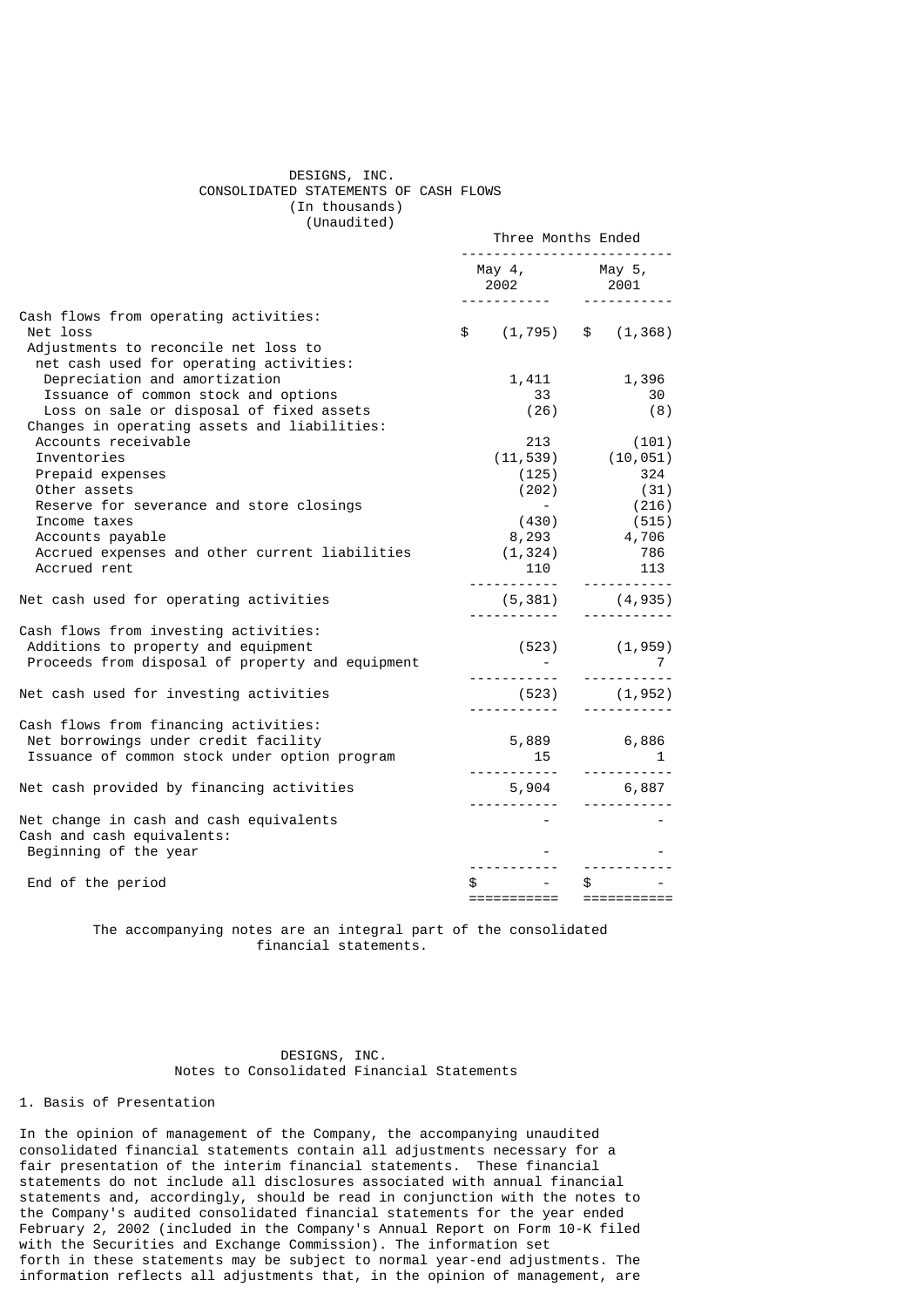necessary to present fairly the Company's results of operations, financial position and cash flows for the periods indicated. The preparation of financial statements in conformity with generally accepted accounting principles requires management to make estimates and assumptions that affect the reported amounts of assets and liabilities and disclosure of contingent assets and liabilities at the date of the financial statements and the reported amounts of revenues and expenses during the reporting period. The Company's business historically has been seasonal in nature and the results of the interim periods presented are not necessarily indicative of the results to be expected for the full year.

#### 2. Credit Facility

The Company had on December 7, 2000 amended and restated its credit facility with Fleet Retail Finance Inc. (the "Amended Credit Agreement"). The Amended Credit Agreement, which was further amended subsequent to the end of the first quarter of fiscal 2003, as discussed below, principally provided for an extension of the credit facility to November 30, 2003, reduced the borrowing costs and tied future interest costs to excess borrowing availability, eliminated all existing financial performance covenants and adopted a minimum availability covenant, increased the amount that could potentially be borrowed by increasing the advance rate formula to 68% from 60% of the Company's eligible inventory, provided the Company the ability to enter into further stock buyback programs and reduced the total commitment from \$50 million to \$45 million. Under the Amended Credit Agreement, the Company was also able to issue documentary and standby letters of credit up to \$10 million. The Company's obligations under the Amended Credit Agreement continued to be secured by a lien on all of its assets. The Company was subject to a prepayment penalty for the first two years of the extended facility. The Amended Credit Agreement continued to include certain covenants and events of default customary for credit facilities of this nature, including change of control provisions and limitations on payment of dividends by the Company.

At May 4, 2002, the Company had borrowings of approximately \$33.6 million outstanding under this credit facility and had two outstanding standby letters of credit totaling approximately \$2.3 million. Average borrowings outstanding under this facility during the first three months of fiscal 2003 were approximately \$29.5 million. The Company had average unused excess availability under this facility of approximately \$6.7 million during the first three months of fiscal 2003, and unused availability of \$4.3 million at May 4, 2002. The Company was in compliance with all debt covenants under the Amended Credit Agreement at May 4, 2002.

Subsequent to the end of the first quarter on May 14, 2002, the credit facility was further amended in connection with the financing for the Company's acquisition of substantially all of the assets of Casual Male Corp. and certain of its subsidiaries ("Casual Male"). See Note 5 below for further discussion regarding the acquisition.

# 3. Earnings Per Share

Statement of Financial Accounting Standards No. 128, "Earnings Per Share," requires the computation of basic and diluted earnings per share. Basic earnings per share is computed by dividing net income (loss) by the weighted average number of shares of common stock outstanding during the respective period. Diluted earnings per share is determined by giving effect to the exercise of stock options using the treasury stock method. The following table provides a reconciliation of the number of shares outstanding for basic and diluted earnings per share.

| (In thousands)                                                                                                                                                    | For the three months ended<br>May 4, 2002 May 5, 2001 |        |
|-------------------------------------------------------------------------------------------------------------------------------------------------------------------|-------------------------------------------------------|--------|
| Basic weighted average common<br>shares outstanding                                                                                                               | 14,576                                                | 14,459 |
| Stock options, excluding the effect<br>of anti-dilutive options for 764 and 557<br>shares for the three months ended May 4, 2002<br>and May 5, 2001, respectively |                                                       |        |
| Diluted weighted average shares<br>outstanding                                                                                                                    | 14,576                                                | 14,459 |

Options to purchase 178,350 shares of the Company's common stock for the three months ended May 4, 2002 and options to purchase 228,600 shares of the Company's common stock for the three months ended May 5, 2001, were excluded from the computations of diluted earnings per share, in each case because the exercise price of such options was greater than the average market price per share of Common Stock for the periods reported.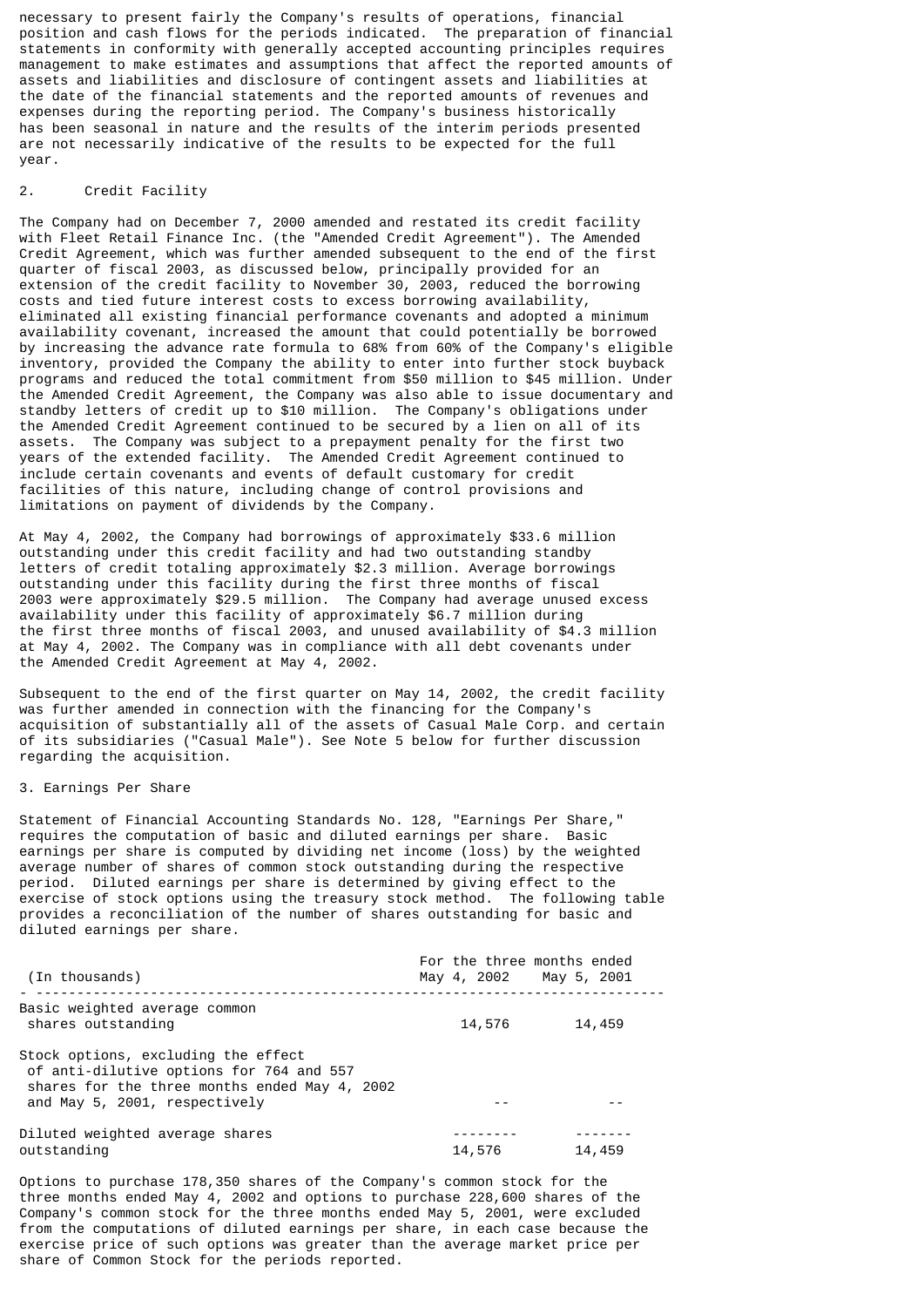## 4. Related Party Transactions

Effective as of April 28, 2002, the Board of Directors approved the extension of the existing consulting agreement with Jewelcor Management Inc. ("JMI") for an additional one-year term commencing on April 29, 2002 and ending on April 28, 2003. As payment for services rendered under this agreement, the Company issued to JMI 60,659 non-forfeitable and fully vested shares of the Company's common stock. The fair value of those shares on April 29, 2002, the date of issuance, was \$276,000 or \$4.55 per share. Seymour Holtzman, Chairman of the Board of Directors of the Company, is President and Chief Executive Officer of JMI, and indirectly, with his wife, is the principal beneficial owner of the stock of JMI.

#### 5. Subsequent Event- Acquisition of Assets

On May 14, 2002, pursuant to an Asset Purchase Agreement entered into as of May 2, 2002, the Company completed the acquisition of Casual Male for a purchase price of approximately \$170 million, plus the assumption of certain operating liabilities. The Company was selected as the highest and best bidder for the Casual Male assets at a bankruptcy court ordered auction commencing on May 1, 2002 and concluding on May 2, 2002. The U.S. Bankruptcy Court for the Southern District of New York subsequently granted its approval of the acquisition of Casual Male on May 7, 2002.

Casual Male is a leading independent specialty retailer of fashion, casual and dress apparel for big and tall men, with annual sales that exceed \$350 million Casual Male sells its branded merchandise through various channels of distribution including full price and outlet retail stores, direct mail and the internet. Casual Male had been operating under the protection of the U.S. Bankruptcy Court since May 2001.

Under the terms of the asset purchase agreement, the Company acquired substantially all of Casual Male's assets including, but not limited to, the inventory and fixed assets of approximately 475 retail store locations and various intellectual property. In addition, the Company assumed certain operating liabilities, including but not limited to, existing retail store lease arrangements and the existing mortgage for Casual Male's corporate office, which is located in Canton, Massachusetts.

The Casual Male acquisition, along with the payment of certain related fees and expenses, was completed with funds provided by: (i) approximately \$30.2 million in additional borrowings from the Company's amended three-year \$120.0 million senior secured credit facility with the Company's bank, Fleet Retail Finance, Inc. ("FRFI"), (ii) \$15.0 million from a three-year term loan with a subsidiary of FRFI, (iii) proceeds from the private placement of \$24.5 million principal amount of 12% senior subordinated notes due 2007 together with detachable warrants to acquire 1,715,000 shares of the Company's Common Stock, par value \$.01 per share ("Common Stock"), at an exercise price of \$.01 per share, and additional detachable warrants to acquire 1,176,471 shares of Common Stock at an exercise price of \$8.50 per share, (iv) proceeds from the private placement of \$11.0 million principal amount of 5% senior subordinated notes due 2007, (v) approximately \$82.5 million of proceeds from the private placement of approximately 1.4 million shares of Common Stock and 180,162 shares of newly designated Series B Convertible Preferred Stock, par value \$0.01 per share ("Series B Preferred Stock") (equivalent to approximately 18.0 million shares of Common Stock, conditioned upon shareholder approval for conversion), and (vi) the assumption of a mortgage note in the principal amount of approximately \$12.2 million.

This transaction is described more fully in the Company's Current Report on Form 8-K filed on May 23, 2002 and Current Reports on Form 8-K/A filed on May 23, 2002 and June 14, 2002.

Part I. Item 2. Management's Discussion and Analysis of Financial Condition and Results of Operations

### RECENT EVENTS

#### Acquisition

On May 14, 2002 the Company completed the acquisition of substantially all of the assets of Casual Male and certain subsidiaries ("Casual Male") for a purchase price of approximately \$170 million, plus the assumption of certain operating liabilities. The Company was selected as the highest and best bidder at a bankruptcy court ordered auction commencing on May 1, 2002 and concluding on May 2, 2002. The U.S. Bankruptcy Court for the Southern District of New York subsequently granted its approval of the acquisition of Casual Male on May 7, 2002.

Casual Male is a leading independent specialty retailer of fashion, casual and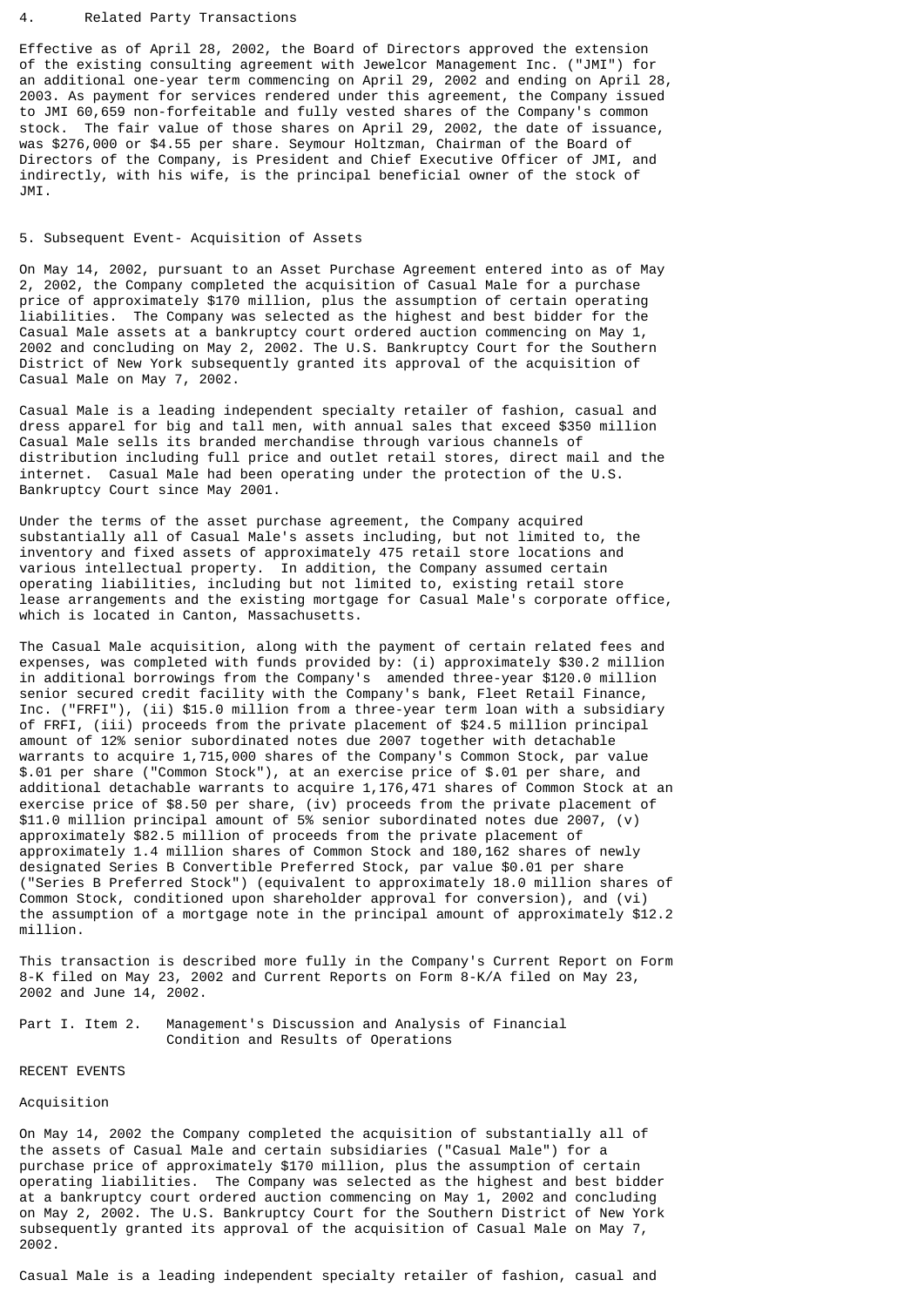dress apparel for big and tall men, with annual sales that exceed \$350 million. Casual Male sells its branded merchandise through various channels of distribution including full price and outlet retail stores, direct mail and the internet. Casual Male had been operating under the protection of the U.S. Bankruptcy Court since May 2001.

Under the terms of the asset purchase agreement, the Company acquired substantially all of Casual Male's assets including, but not limited to, the inventory and fixed assets of approximately 475 retail store locations and various intellectual property. In addition, the Company will also assume certain operating liabilities, including but not limited to, existing retail store lease arrangements and the existing mortgage for Casual Male's corporate office, which is located in Canton, Massachusetts.

The Casual Male acquisition, along with the payment of certain related fees and expenses, was completed with funds provided by: (i) approximately \$30.2 million in additional borrowings from the Company's amended three-year \$120.0 million senior secured credit facility with the Company's bank, Fleet Retail Finance, Inc. ("FRFI"), (ii) \$15.0 million from a three-year term loan with a subsidiary of FRFI, (iii) proceeds from the private placement of \$24.5 million principal amount of 12% senior subordinated notes due 2007 together with detachable warrants to acquire 1,715,000 shares of the Company's Common Stock, par value \$.01 per share ("Common Stock"), at an exercise price of \$.01 per share, and additional detachable warrants to acquire 1,176,471 shares of Common Stock at an exercise price of \$8.50 per share, (iv) proceeds from the private placement of \$11.0 million principal amount of 5% senior subordinated notes due 2007, (v) approximately \$82.5 million of proceeds from the private placement of approximately 1.4 million shares of Common Stock and 180,162 shares of newly designated Series B Convertible Preferred Stock, par value \$0.01 per share ("Series B Preferred Stock") (equivalent to approximately 18.0 million shares of Common Stock, conditioned upon shareholder approval for conversion), and (vi) the assumption of a mortgage note in the principal amount of approximately \$12.2 million.

## Proposed Corporate Name Change

In view of the significance of the Casual Male acquisition to the growth and future identity of the Company, the Board of Directors will be recommending to its stockholders at the Company's Annual Meeting of Stockholders scheduled for August 8, 2002 that the Company change its name to "Casual Male Retail Group, Inc." The Company believes that Casual Male will be a significant future contributor to the Company's overall business and that it will be important to align the customer and investor identification of the Company with the Casual Male store concept.

## Planned Divestiture

On June 11, 2002, the Company announced that it planned to divest its loss prevention services subsidiary, LP Innovations ("LPI"), enabling the business to become an independent company operating under its existing LPI management. LPI, a subsidiary of Casual Male, was acquired as part of Casual Male acquisition.

LPI, which provides loss prevention services and system solutions primarily to the retail industry, is expected either to be sold to a company outside of the retail sector, or to be subject to a distribution of LPI stock pro-rata to the Company's stockholders, which in either case will result in the LPI business being held by an independent company. Any public stock received by Designs in the sale of LPI will be distributed pro rata to the Company's stockholders.

### RESULTS OF OPERATIONS

### Sales

Sales for the first quarter of fiscal 2003, which ended May 4, 2002, were \$36.4 million as compared to sales of \$39.4 million in the first quarter of fiscal 2002. Comparable store sales for the first quarter decreased 9%. The first quarter sales performance primarily reflected the unseasonably cold weather experienced during the month of April, which resulted in significantly reduced customer traffic in the outlet malls. The Company believes that its merchandise inventories are well positioned and at appropriate levels in anticipation of an increase in customer traffic in the warmer weeks of spring. Comparable stores are retail locations that have been open at least 13 months. Of the 105 stores that the Company operated at May 4, 2002, 95 were comparable stores.

# Gross Profit Margin

Gross profit margin, inclusive of occupancy costs, was 21.9% for the first quarter of fiscal 2003 as compared to 23.9% in the first quarter of the prior year. The majority of the decrease in margin was due to the deleveraging of occupancy costs to sales of 1.9 percentage points. The Company's initial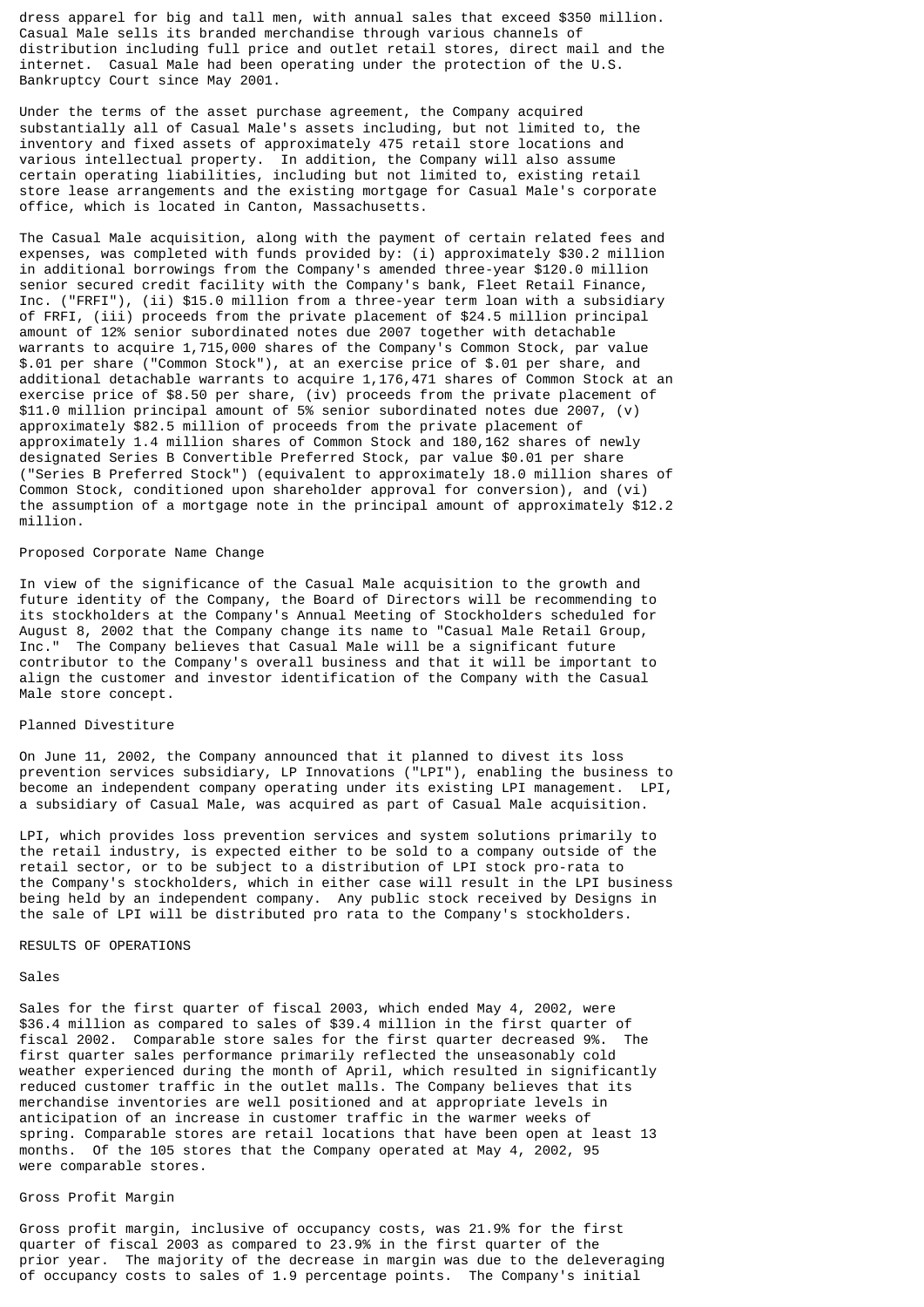merchandise margins continue to be lower than expectations due to a lack of availability of close-out merchandise, therefore resulting in the Company having to purchase higher cost merchandise. The Company's markdowns rates on merchandise were consistent with the prior year.

The Company has made several opportunistic purchases of higher margin fall merchandise which the Company expects will benefit gross margin in the second half of fiscal 2003.

#### Selling, General and Administrative Expenses

Set forth below is certain information concerning the Company's selling, general and administrative expenses for the three months ended May 4, 2002 and May 5, 2001, respectively.

| (In thousands, except)<br>percentage data) | May 4, 2002<br>\$ % of sales |               | May 5, 2001<br>% of sales<br>$\mathfrak{L}$ |       |
|--------------------------------------------|------------------------------|---------------|---------------------------------------------|-------|
| For the three months ended:                |                              |               |                                             |       |
| Store payroll                              | \$4.354                      | 11.9% \$4.986 |                                             | 12.7% |
| Other SG&A                                 | \$4.723                      | 13.0% \$4.720 |                                             | 12.0% |

The majority of the decrease in total selling, general and administrative expense was a result of improvements in store payroll, which decreased 0.8% as a percentage of sales. The Company continues to focus on its cost reduction efforts and expects to continue to show favorable decreases over the prior year.

#### Depreciation and Amortization

Depreciation and amortization expense for the three months ended May 4, 2002 increased slightly by 1.1% from the prior year primarily due to the opening of new stores and the remodeling of existing stores.

## Interest Expense, Net

Net interest expense was \$353,000 and \$546,000 for the three months ended May 4, 2002 and May 5, 2001, respectively. The decrease was attributable to favorable interest rates on borrowings under the Company's revolving credit facility as compared to the prior year.

#### Net Loss

Net loss for the three months ended May 4, 2002 was \$1.8 million or \$0.12 per diluted share as compared to a net loss of \$1.4 million or \$0.09 per diluted share for the three months ended May 5, 2001. The decrease in earnings in the first quarter as compared to the prior year was primarily due to the sales shortfall experienced in April as a result of the unseasonably cold weather and consequently reduced customer traffic.

### SEASONALITY

Historically, the Company has experienced seasonal fluctuations in revenues and income with increases occurring during the Company's third and fourth quarters as a result of "Fall" and "Holiday" seasons. Although the Company's business is principally located in outlet centers, the Company continues to experience a significant portion of its revenue and income in the second half of the year.

## LIQUIDITY AND CAPITAL RESOURCES

The Company's primary cash needs are for working capital, essentially inventory requirements, and capital expenditures. Because the Company's retail stores are primarily in the outlet channel of distribution, opportunistically acquiring close-out merchandise is an integral part of the Company's business. In addition, the Company's capital expenditure program has included projects for new store openings, remodeling existing stores, and improvements in its systems infrastructure. For fiscal 2003, the Company expects that much of the Company's capital requirements will be used for expansion of its Candies(R) and Ecko Unltd.(R) outlet stores.

As previously discussed, the Company's recent acquisition of Casual Male was funded through a combination of the issuance of new debt and new equity. The Company anticipates that cash flow from operations and availability under the Company's amended \$120 million credit facility with FRFI will be sufficient to meet all debt payments and operating needs of the business.

During the first three months of fiscal 2003, cash used for operations was \$5.4 million as compared to cash used for operations of \$4.9 million for the first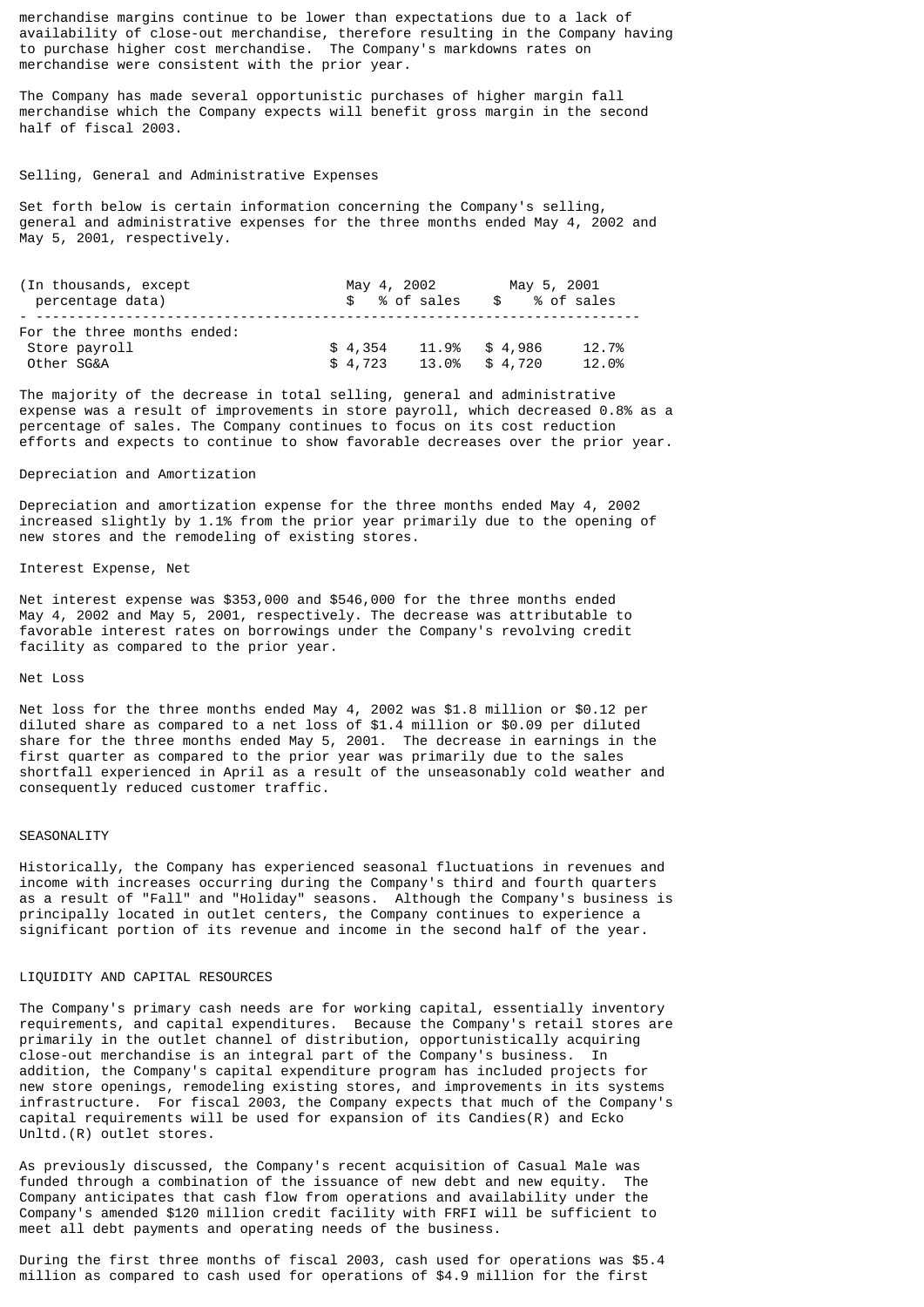three months of the prior year. Cash from operations as compared to the prior year decreased \$1.7 million due primarily to timing of merchandise receipt of inventory and the decrease in earnings during the first quarter as compared to last year.

At May 4, 2002, total inventory equaled \$69.3 million, compared to \$57.7 million at February 2, 2002. This increase in inventory is in part seasonal and reflects the receipt of merchandise in preparation for the late spring and summer selling seasons and certain opportunistic purchases of inventory. Company stocks its Levi's(R)/Dockers(R) Outlet stores with Levi's(R) and Dockers(R) manufacturing overruns, merchandise specifically manufactured for The outlet stores and discontinued lines and irregulars all purchased primarily from Levi Strauss & Co. By their nature, manufacturing overruns, and discontinued or irregular merchandise, including the most popular Levi Strauss & Co. styles of merchandise, and the breadth of the mix of this merchandise, are subject to limited availability. As previously discussed, the availability of such close-out merchandise has been limited for the Company's spring and summer selling seasons and the Company has had to supplement its merchandise offerings with higher cost merchandise from Levi Strauss & Co. The Company has acted on several opportunistic purchases which should benefit the fall selling season. The Company will continue to evaluate additional opportunities to purchase quantities of Levi's(R), Dockers(R) and Slates(R) brand products.

Total cash outlays for capital expenditures, net of landlord allowances, for The first three months of fiscal 2003 were \$523,000 compared to \$3.2 million during the first three months of fiscal 2002. During the first three months of fiscal 2003, the Company opened four new Candies(r) outlet stores, three of which were carve-outs from the Company's existing Levi's(R)/Dockers(R) Outlet stores. The Company's fourth Candies(r) Outlet store to open in the first quarter of fiscal 2003 was in Las Vegas, Nevada and represents the Company's first of several West Coast locations to be opened in fiscal 2003.

The Company expansion plan for fiscal 2003 includes a total of 15 to 20 new outlet store openings which will include additional Candies(r) outlet stores as well as EcKo Unltd.(r) outlet stores.

During the first three months of fiscal 2003, a portion of the Company's cash needs came from borrowings under its bank credit facility. At May 4, 2002, the Company had borrowings of approximately \$33.6 million outstanding under this credit facility and had two outstanding standby letters of credit totaling approximately \$2.3 million.

The Company's working capital at May 4, 2002 was approximately \$12.2 million, compared to \$13.3 million at February 2, 2002. This decrease in working capital was primarily attributable to capital expenditures incurred for new and remodeled stores.

The foregoing discussion of the Company's results of operations, liquidity, capital resources and capital expenditures includes certain forward-looking information. Such forward-looking information requires management to make certain estimates and assumptions regarding the Company's expected strategic direction and the related effect of such plans on the financial results of the Company. Accordingly, actual results and the Company's implementation of its plans and operations may differ materially from forward-looking statements made by the Company. The Company encourages readers of this information to refer to Exhibit 99 to the Company's Form 8-K, filed with the Securities and Exchange Commission on April 28, 2000, which identifies certain risks and uncertainties that may have an impact on future earnings and the direction of the Company.

ITEM 3. Quantitative and Qualitative Disclosures About Market Risk

In the normal course of business, the financial position and results of operations of the Company are routinely subject to a variety of risks, including market risk associated with interest rate movements on borrowings. The Company regularly assesses these risks and has established policies and business practices to seek to protect against the adverse effect of these and other potential exposures.

The Company utilizes cash from operations and short-term borrowings to fund its working capital needs. Borrowings under the Company's bank credit agreement, which expires in November 2003, bear interest at variable rates based on FleetBoston, N.A.'s prime rate or the London Interbank Offering Rate ("LIBOR"). These interest rates at May 4, 2002 were 4.75% for prime based borrowings and included various LIBOR contracts with interest rates ranging from 3.870% to 4.374%. Based upon sensitivity analysis as of May 4, 2002, a 10% increase in interest rates would result in a potential cost to the Company of approximately \$140,000 on an annualized basis. In addition, the Company has available letters of credit as sources of financing for its working capital requirements.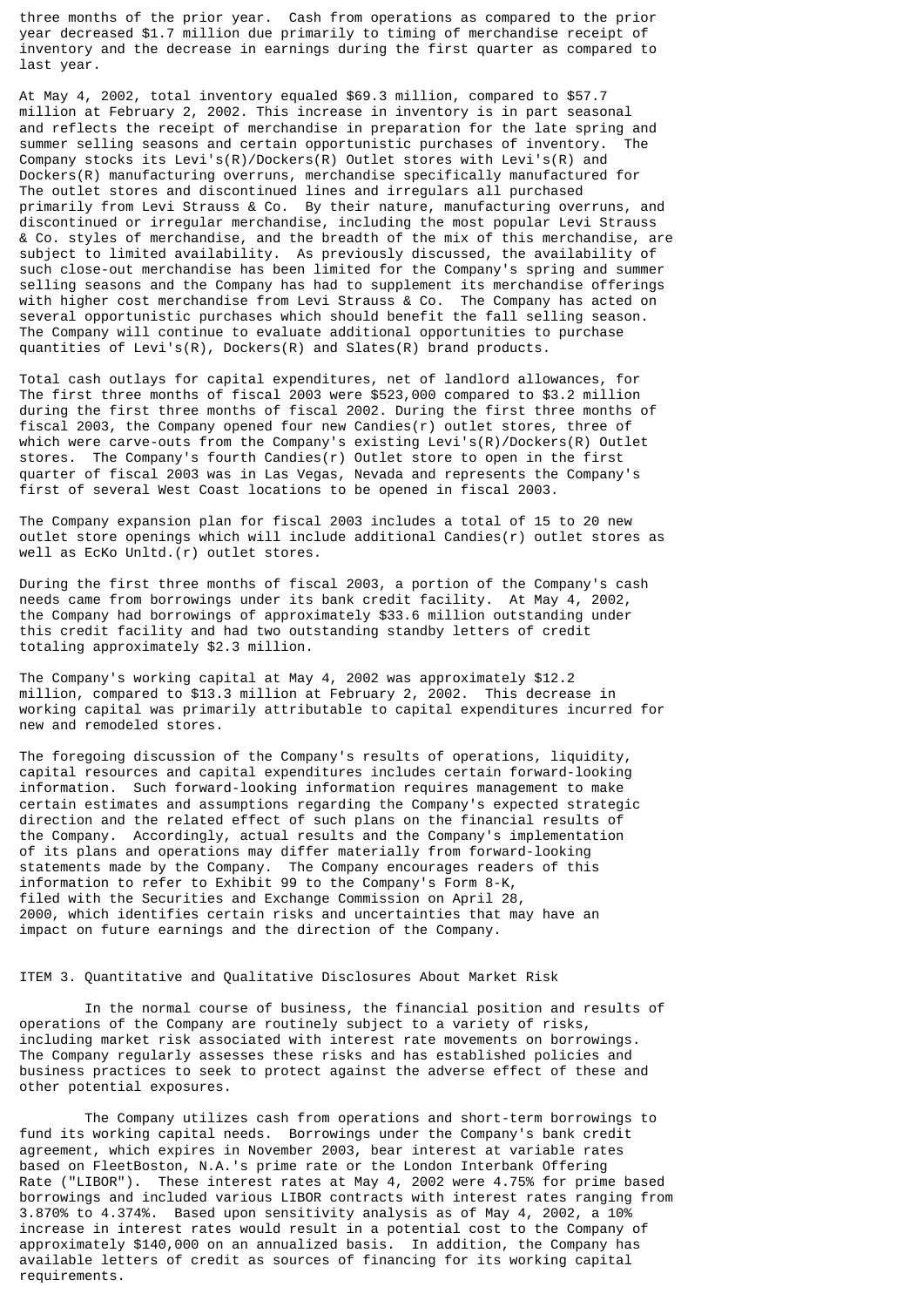### Part II. Other Information

ITEM 1. Legal Proceedings

None.

ITEM 2. Changes in Securities and Use of Proceeds

None.

ITEM 3. Default Upon Senior Securities

None.

ITEM 4. Submission of Matters to a Vote of Security Holders

None.

- ITEM 6. Exhibits and Reports on Form 8-K
- A. Reports on Form 8-K:

None.

- B. Exhibits:
- 3.1 Restated Certificate of Incorporation of the Company, as amended (included as Exhibit 3.1 to Amendment No. 3 of the Company's Registration Statement on Form S-1 (No. 33-13402), and incorporated herein by reference).
- 3.2 Certificate of Amendment to Restated Certificate of Incorporation, as amended, dated June 22, 1993 (included as Exhibit 3.2 to the Company's Quarterly Report on Form 10-Q dated June 17, 1996, and incorporated herein by reference).
- 3.3 Certificate of Designations, Preferences and Rights of a Series of Preferred Stock of the Company established Series A Junior Participating Cumulative Preferred Stock dated May 1, 1995 (included as Exhibit 3.2 to the Company's Annual Report on Form 10-K dated May 1, 1996 and incorporated herein by reference).
- 3.4 Certificate of Designations, Preferences and Relative, Participating, Optional and Other Special Rights of Series B Convertible Preferred Stock dated May 14, 2002 (included as Exhibit 3.1 to the Company's Form 8-K filed on May 23, 2002 and incorporated herein by reference). \*
- 3.5 By-Laws of the Company, as amended (included as Exhibit 3.4 to the Company's Quarterly Report on Form 10-Q dated December 12,2000, and incorporated herein by reference).
- 10.1 1992 Stock Incentive Plan, as amended (included as Exhibit 10.1 to the Company's Quarterly Report on Form 10-Q dated September 18, 2001 and incorporated herein by reference).
- 10.2 License Agreement between the Company and Levi Strauss & Co. dated as of April 14, 1992 (included as Exhibit 10.8 to the Company's Annual Report on Form 10-K dated April 29, 1993, and incorporated herein by reference).
- 10.3 Amended and Restated Trademark License Agreement between the Company and Levi Strauss & Co. dated as of October 31, 1998 (included as Exhibit 10.4 to the Company's Current Report on Form 8-K dated December 3, 1998, and incorporated herein by reference).
- 10.4 Amendment to the Amended and Restated Trademark License Agreement dated March 22, 2000 (included as Exhibit 10.7 to the Company's Form 10-K dated April 28, 2000, and incorporated herein by  $reference$ ).
- 10.5 Second Amended and Restated Loan and Security Agreement dated as of December 7, 2000 among the Company and Fleet Retail Finance Inc., as agent for the Lender(s) identified therein. (included as Exhibit 10.12 to the Company's Form 10-Q dated December 12, 2000, and incorporated herein by reference).
- 10.6 Third Amended and Restated Loan and Security Agreement dated as of May 14, 2002, by and among Fleet Retail Finance, Inc.,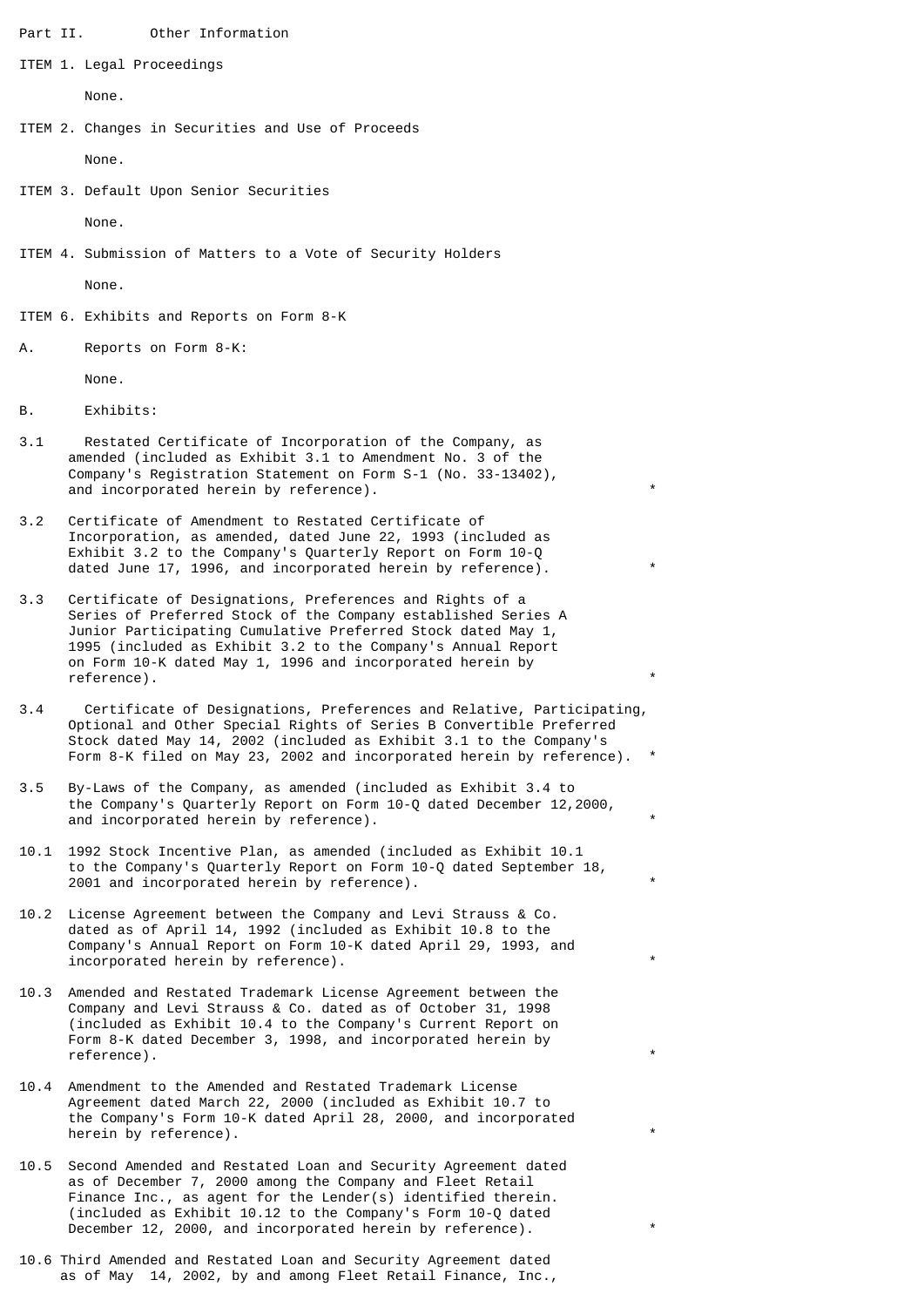as Administrative Agent and Collateral Agent, the Lenders identified therein, Designs, Inc., as Borrowers' Representative, and Designs, Inc. and Designs Apparel, Inc., as Borrowers. (included as Exhibit 10.9 to the Company's Current Report on Form 8-K/A filed on May 23, 2002, and incorporated herein by reference).

- 10.7 Amendment and Distribution Agreement dated as of October 31, 1998 among the Designs Partner, the LOS Partner and the OLS Partnership (included as Exhibit 10.2 to the Company's Current Report on Form 8-K dated December 3, 1998, and incorporated herein by reference).
- 10.8 Guaranty by the Company of the indemnification obligation of the Designs Partner dated as of October 31, 1998 in favor of LS & Co. (included as Exhibit 10.3 to the Company's Current Report on Form 8-K dated December 3, 1998, and incorporated herein by reference).
- 10.9 Asset Purchase Agreement dated as of September 30, 1998 between the Company and Levi's Only Stores relating to the purchase by the Company of 16 Dockers(R) Outlet and nine Levi's(R) Outlet stores (included as Exhibit 10.1 to the Company's Current Report on Form 8-K dated December 3, 1998, and incorporated herein by reference).  $\qquad \qquad \qquad$
- 10.10 Consulting Agreement dated as of December 15, 1999 between the Company and George T. Porter, Jr. (included as Exhibit 10.22 to the Company's Annual Report on Form 10-K dated April 28, 2000, and incorporated herein by reference).
- 10.11 Extension to Consulting Agreement, dated as of April 28, 2001, between the Company and Jewelcor Management, Inc. (included as Exhibit 10.15 to the Company's Quarterly Report on Form 10-Q dated September 18, 2001 and incorporated herein by reference).
- 10.12 Employment Agreement dated as of March 31, 2000 between the Company and David A. Levin (included as Exhibit 10.27 to the Company's Annual Report on Form 10-K dated April 28, 2000, and incorporated herein by reference).
- 10.13 Amendment to Employment Agreement dated as of March 31, 2000 between the Company and David A. Levin. (included as Exhibit 10.19 to the Company's Quarterly Report on Form 10-Q dated June 19, 2001, and incorporated herein by reference).
- 10.14 Secured Promissory Note dated as of June 26, 2000 between the Company and David A. Levin (included as Exhibit 10.28 to the Company's Quarterly Report on Form 10-Q dated September 12, 2000, and incorporated herein by reference).
- 10.15 Pledge and Security Agreement dated June 26, 2000 between the Company and David A. Levin (included as Exhibit 10.29 to the Company's Quarterly Report on Form 10-Q dated September 12, 2000, and incorporated herein by reference).
- 10.16 Employment Agreement dated as of August 14, 2000 between the Company and Dennis R. Hernreich (included as Exhibit 10.30 to the Company's Quarterly Report on Form 10-Q dated September 12, 2000, and incorporated herein by reference).
- 10.17 Amendment to Employment Agreement dated as of August 14, 2000 between the Company and Dennis R. Hernreich(included as Exhibit 10.23 to the Company's Quarterly Report on Form 10-Q dated June 19,2001, and incorporated herein by reference).
- 10.18 Employment Agreement dated as of October 22, 2001 between the Company and Ronald N. Batts (incorporated as Exhibit 10.25 to the Company's Quarterly Report on Form 10-Q dated December 14, 2001, and incorporated herein by reference).
- 10.19 Retail Store License Agreement dated as of January 9, 2002 between the Company and Candie's, Inc. (incorporated as Exhibit 10.23 to the Company's Annual Report on Form 10-K dated May 1, 2002 and incorporated herein by reference).
- 10.20 Retail Store License Agreement Amendment No. 1 dated as of January 15, 2002 between the Company and Candie's, Inc. (incorporated as Exhibit 10.24 to the Company's Annual Report on Form 10-K dated May 1, 2002 and incorporated herein by reference).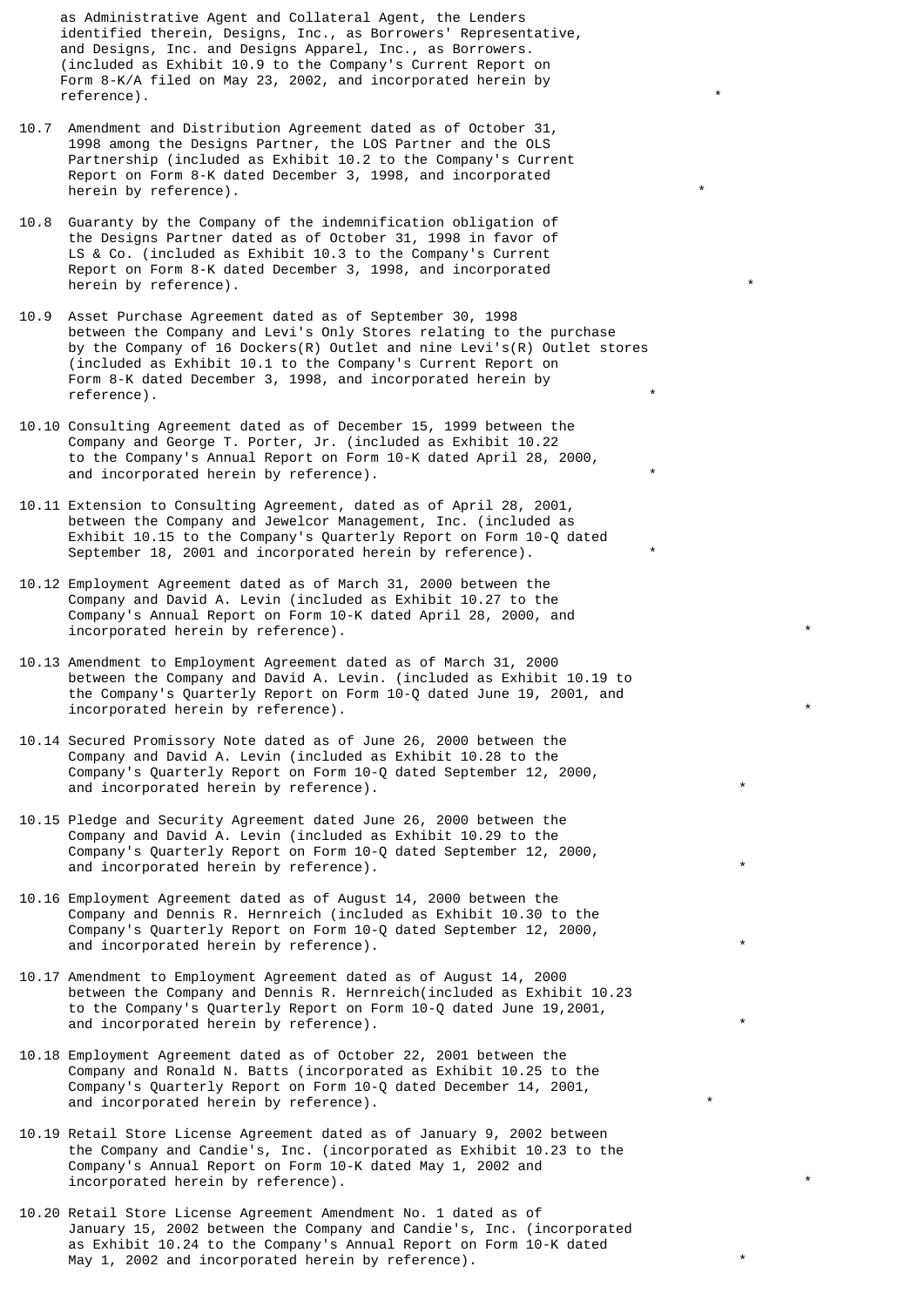- 10.21 Asset Purchase Agreement entered into as of May 2, 2002, by and among the Company and Casual Male Corp. and certain subsidiaries (included as Exhibit 10.1 to the Company's Current Report on Form 8-K filed on May 23, 2002 and incorporated herein by reference).
- 10.22 Amended and Restated Note Agreement, dated as of April 26, 2002, and amended and restated as of May 14, 2002, among the Company, certain subsidiaries of the Company and the purchasers identified therein (included as Exhibit 10.2 to the Company's Current Report on Form 8-K filed on May 23, 2002 and incorporated herein by reference). \*
- 10.23 Form of 12% Senior Subordinated Note due 2007 (included as Exhibit 10.3 to the Company's Current Report on Form 8-K filed on May 23, 2002 and incorporated herein by reference).
- 10.24 Form of 5% Subordinated Note due April 26, 2007 (included as Exhibit 10.4 to the Company's Current Report on Form 8-K filed on May 23, 2002 and incorporated herein by reference).
- 10.25 Form of Warrant to Purchase Shares of Common Stock (aggregating 787,500 shares)(included as Exhibit 10.5 to the Company's Current Report on Form 8-K filed on May 23, 2002 and incorporated herein by reference). \*
- 10.26 Form of Warrant to Purchase Shares of Common Stock (aggregating 927,500 shares, subject to shareholder approval)(included as Exhibit 10.6 to the Company's Current Report on Form 8-K filed on May 23, 2002 and incorporated herein by reference).
- 10.27 Form of Warrant to Purchase Shares of Common Stock (aggregating 1,176,471 shares, subject to shareholder approval)(included as Exhibit 10.7 to the Company's Current Report on Form 8-K filed on May 23, 2002 and incorporated herein by reference).
- 10.28 Registration Rights Agreement entered into as of April 26, 2002, by and between the Company and the persons party thereto (included as Exhibit 10.8 to the Company's Current Report on Form 8-K filed on May 23, 2002 and incorporated herein by reference).
- 10.29 Sourcing Agreement dated May 1, 2002, between the Company and Kellwood Company.
- 10.30 Extension to Consulting Agreement, dated as of April 28, 2002, between the Company and Jewelcor Management, Inc.
- 18.1 Letter of Preferability from Ernst & Young dated June 13, 2001 (included as Exhibit 18.1 to the Company's Quarterly Report on Form 10-Q dated June 19,2001 and incorporated herein by reference).
- 99 Current Report on Form 8-K, dated April 28, 2000 concerning certain cautionary statements of the Company to be taken into account in conjunction with consideration and review of the Company's publicly disseminated documents (including oral statements made by others on behalf of the Company) that include forward looking information.
- Previously filed with the Securities and Exchange Commission.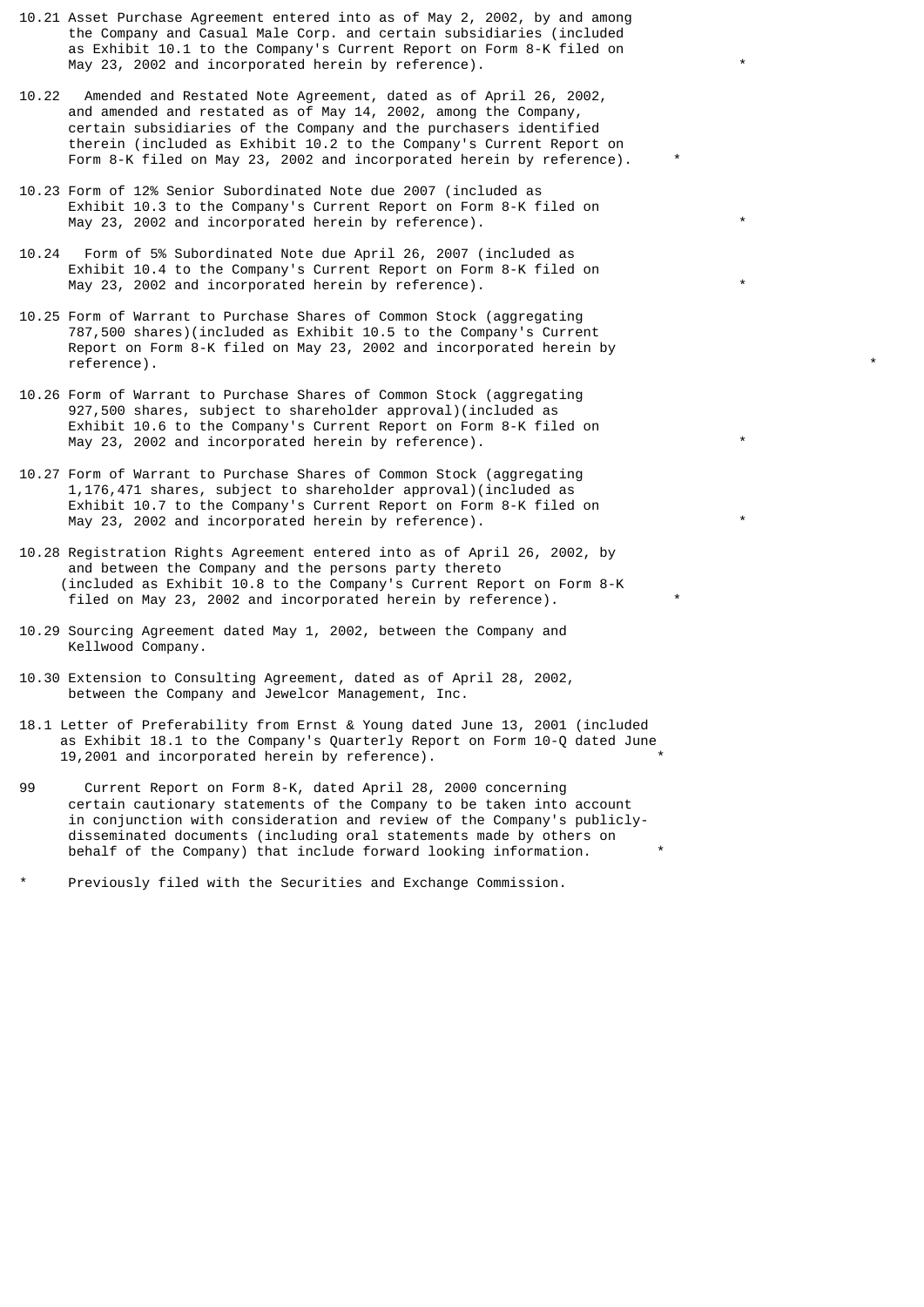SIGNATURES

Pursuant to the requirements of the Securities Exchange Act of 1934, the Registrant has duly caused this report to be signed on its behalf by the undersigned thereunto duly authorized.

DESIGNS, INC.

Date: June 18, 2002 By: /S/ DENNIS R. HERNREICH Dennis R. Hernreich, Senior Vice President, Chief Financial Officer, Treasurer and Secretary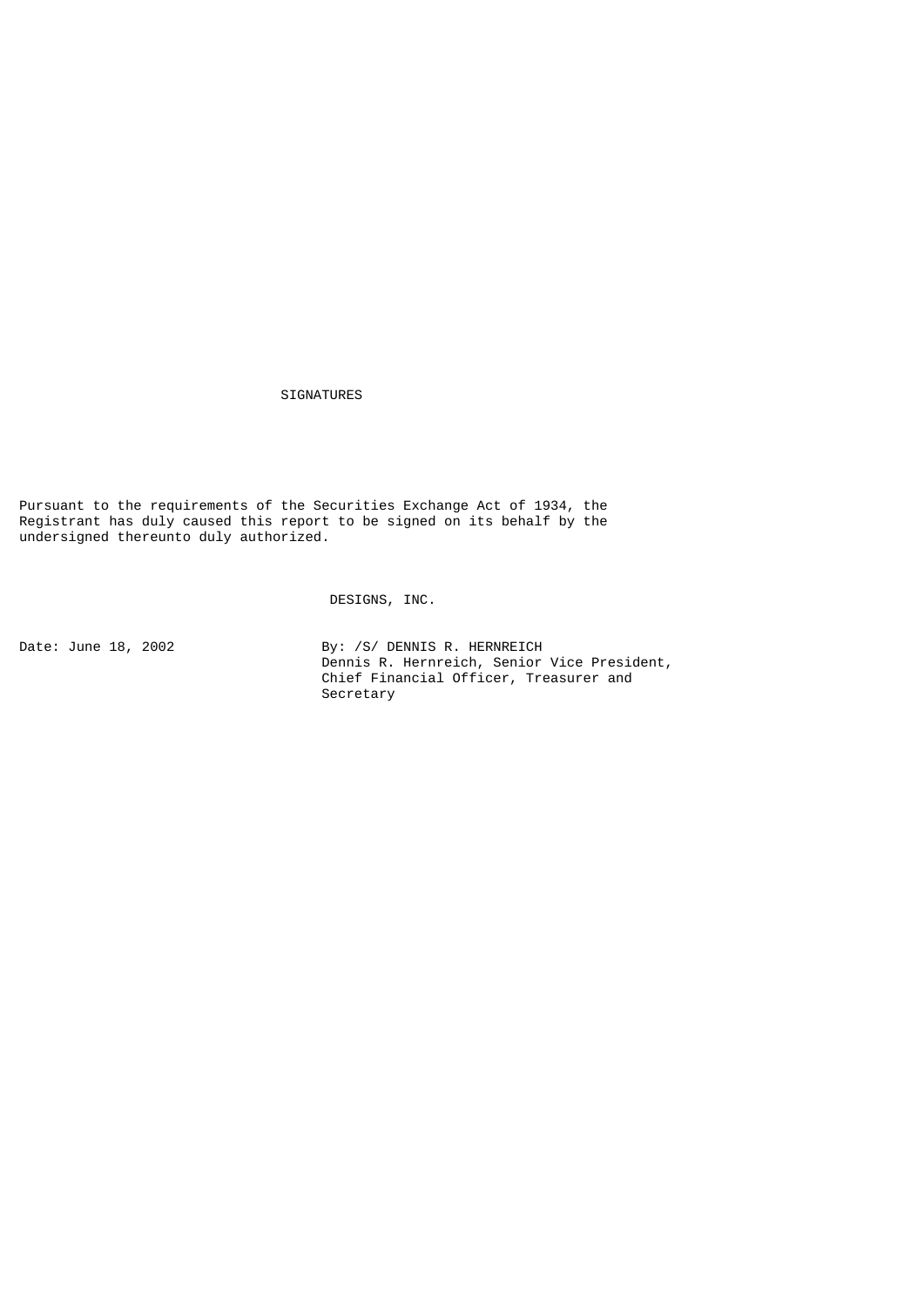#### SOURCING AGREEMENT

This sourcing agreement (this "Agreement") is dated May 1, 2002, and is between DESIGNS, INC., a Delaware corporation ("Designs"), and KELLWOOD COMPANY, a Delaware corporation ("Kellwood").

Designs is engaged in the business of retail sale of apparel and accessories ("Merchandise") at retail locations throughout the United States. Designs has submitted a bid to acquire, subject to Section 363 of the U.S. Bankruptcy Code, substantially all the assets of Casual Male Corp., a Massachusetts corporation, and certain related entities (collectively, "Casual Male"; that acquisition, the "Casual Male Acquisition") and has entered into an agreement with Kellwood under which Kellwood has agreed, subject only to the execution and delivery of this Agreement, to lend \$10 million to Designs on a subordinated basis, in exchange for a promissory note from Designs to Kellwood (the "Note") to be applied by the Company in whole or in part to fund a portion of the proposed purchase price of the Casual Male Acquisition.

As a condition to the parties' entering into and performing their obligations under the above referenced agreement and the Note, , the parties are entering into this Agreement.

The parties therefore agree as follows:

### Article 1 SOURCING AND SUPPLY SERVICES

1.1 Sourcing and Supply Services. Kellwood shall manufacture or cause to be manufactured Merchandise for sale to Designs (which for purposes of Article 1 and Article 2 will be deemed to include Designs or any of its Affiliates, including those operating the business acquired from Casual Male), in accordance with orders placed with Kellwood by Designs (such Merchandise when ordered by Designs from Kellwood under this Agreement, "Products"). During the term of this Agreement, the products and services to be provided by Kellwood hereunder will be non-exclusive, and subject to Section 1.2, Designs will have the right to source Merchandise from any Person, it being understood that Kellwood will not have any obligation with respect to Merchandise sourced from such other Persons.

1.2 Minimum Quantity. Each Contract Year, provided the Casual Male acquisition has been consummated, Designs shall place with Kellwood orders for Products having not less than the following aggregate whole Product Cost ( the "Minimum Quantity") (not including the Merchandise currently being supplied by Kellwood to Designs which includes Dockers Exact(r) and Slates(r) product for Designs Levis/Dockers outlet stores), so long as such Products, satisfactory to Designs in quality and quantity, are timely supplied by Kellwood at reasonably competitive prices:

|  | \$50,000,000                                                                                                                      |
|--|-----------------------------------------------------------------------------------------------------------------------------------|
|  | \$52,500,000                                                                                                                      |
|  | \$55,125,000                                                                                                                      |
|  | \$57,881,250                                                                                                                      |
|  | \$60,775,312                                                                                                                      |
|  | \$63,814,077                                                                                                                      |
|  | \$67,004,780                                                                                                                      |
|  | Contract Year 1<br>Contract Year 2<br>Contract Year 3<br>Contract Year 4<br>Contract Year 5<br>Contract Year 6<br>Contract Year 7 |

(a) For purposes of this Agreement, "Product Cost" of any Products means the wholesale price of those Products invoiced by Kellwood to Designs, which includes the Cost of Goods Sold (as defined in Section 2.3) and the related Margins (as defined in Section 2.2).

(b) Designs and Kellwood shall cooperate in good faith to assure that the prices charged or proposed to be charged to Designs by Kellwood are reasonably competitive.

(c) In the event that the aggregate Product Cost of Designs' purchases of Products from Kellwood in any Contract Year shall be less than the Minimum Quantity for such Contract Year specified in (a) above, then (i) the Minimum Quantity specified in (a) above for the immediately following Contract Year shall be increased by the amount of such shortfall, up to 20% of the Minimum Quantity so specified for the Contract Year in which such shortfall occurred, and (ii) Designs shall pay to Kellwood as liquidated damages an amount equal to 15.5% of the amount of such shortfall (if any) in excess of 20% of such Minimum Quantity so specified for such Contract Year. In the event that the Minimum Quantity for any such following Contract Year has been so increased by up to 20% of the shortfall from the preceding Contract Year, then to the extent, if any, that the aggregate cost of Designs' purchases of Products from Kellwood in such immediately following Contract Year shall be less than the Minimum Quantity for such following Contract Year (as so increased), Designs shall pay to Kellwood as liquidated damages an amount equal to 15.5% of such shortfall in such following Contract Year, and no further payment or adjustment shall be due and no further increase shall be made by reason of such past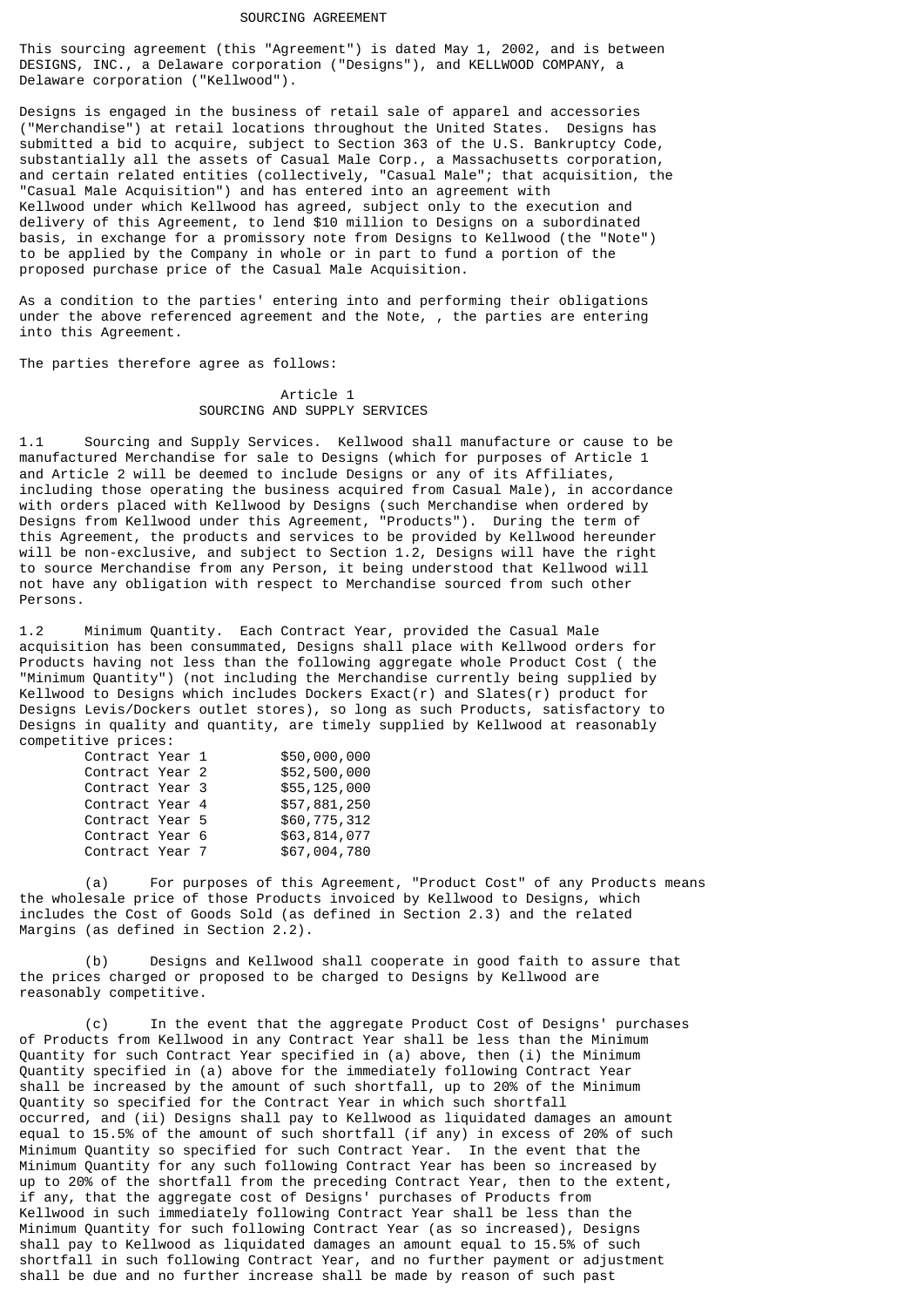shortfalls in the Minimum Quantity specified for any subsequent Contract Year.

1.3 Purchasing Procedure. At its expense, Designs shall prepare and deliver reasonably detailed Product specifications in writing to Kellwood.

(a) Kellwood shall then promptly supply Designs with samples of the Products so ordered.

(b) If such samples are satisfactory to Designs in quality and the Product Cost is competitive, Designs shall then, using purchase orders in a form reasonably acceptable to Kellwood (including providing for a commercially reasonable schedule for delivery), authorize Kellwood to manufacture and sell to

Designs those Products in the quantities specified in such purchase orders.<br>(c) Kellwood shall then promptly confirm those orders in writin Kellwood shall then promptly confirm those orders in writing and use commercially reasonable efforts to comply with the specifications and timing requirements of Designs.<br>(d) Designs

Designs may, at its expense and if it deems appropriate, cause its employees and representatives to travel to Kellwood's offices and to facilities of Kellwood in connection with the purchase of Merchandise.<br>(e) Designs may return to Kellwood for full cre

Designs may return to Kellwood for full credit any Products that Designs , in good faith, determines to be commercially defective. To the extent that any defective product, together with any claims, as specified in Section 2.5, exceeds 5% of the Minimum Quantity for the Contract Year, as specified in Section 1.2, such amount will be credited for purposes of determining Designs' compliance with its obligations under Section 1.2.

1.4 Forecasts by Designs. In order to facilitate Kellwood's sourcing of Products, Designs shall provide Kellwood from time to time and as reasonably requested by Kellwood with forecasts of the quantity and type of Merchandise Designs intends to purchase under this Agreement in the reasonably foreseeable future, but in no event more than six months ahead of placing orders.

1.5 Maintenance of Records by Kellwood; Audit Rights. Kellwood shall provide to Designs summary and detailed invoice and Cost of Goods Sold information with respect to each purchase order Designs places under this Agreement. Kellwood shall maintain reasonably complete and accurate records of all Products ordered, in process, finished, or in transit sufficient to support such invoices and Cost of Goods Sold and shall at the request of Designs provide reasonable access to, or copies of, those records.

1.6 Post-Order Responsibility. Once a purchase order has been submitted to Kellwood, Designs may not materially modify or cancel that order without Kellwood's prior written consent, which shall not unreasonably be withheld. Designs may, however, modify or cancel without Kellwood's prior written consent a purchase order submitted to Kellwood if Kellwood fails to comply in any material respect with the terms of that purchase order, in which case the rights of Designs will be governed by the terms of that purchase order. Designs shall bear all out-of-pocket costs reasonably incurred by Kellwood as a result of any material modification or cancellation of a purchase order by Designs. Kellwood shall promptly advise Designs of any anticipated problems or delays in production or delivery and shall use commercially reasonable efforts to resolve any such problems.

1.7 Involvement by Kellwood Personnel. Kellwood will provide the dedicated services of such Kellwood personnel as may be reasonably necessary for the full performance of this Agreement.

# Article 2 DELIVERY AND PAYMENT

2.1 Delivery of Products. Kellwood will be deemed to have completed delivery of any Products, and title risk of loss with respect to those Products will pass to Designs, F.O.B. Kellwood's shipping point.

(a) Kellwood will be responsible for clearing Products through customs in foreign and domestic ports.

2.2 Margin. The Product Cost for Products provided by Kellwood under this Agreement shall include a margin (the "Margin") equal to 15.5% of such Product Cost.

2.3 Cost of Goods Sold. The Product Cost charged by Kellwood to Designs and its Affiliates for any Products will be Kellwood's wholesale price of those Products, which includes the Cost of Goods Sold (as defined in Section 2.3) and the related Margins (as defined in Section 2.2.) The "Cost of Goods Sold" for each shipment of Products means actual costs for pre-production, plus sourcing or production costs, which will be comprised of the product purchase price or, if manufactured, the direct materials, direct labor and manufacturing overhead; plus freight-in, duty, commissions, or any other direct costs of purchasing or manufacturing the product. In addition, Cost of Goods Sold shall include properly allocable warehousing and distribution costs.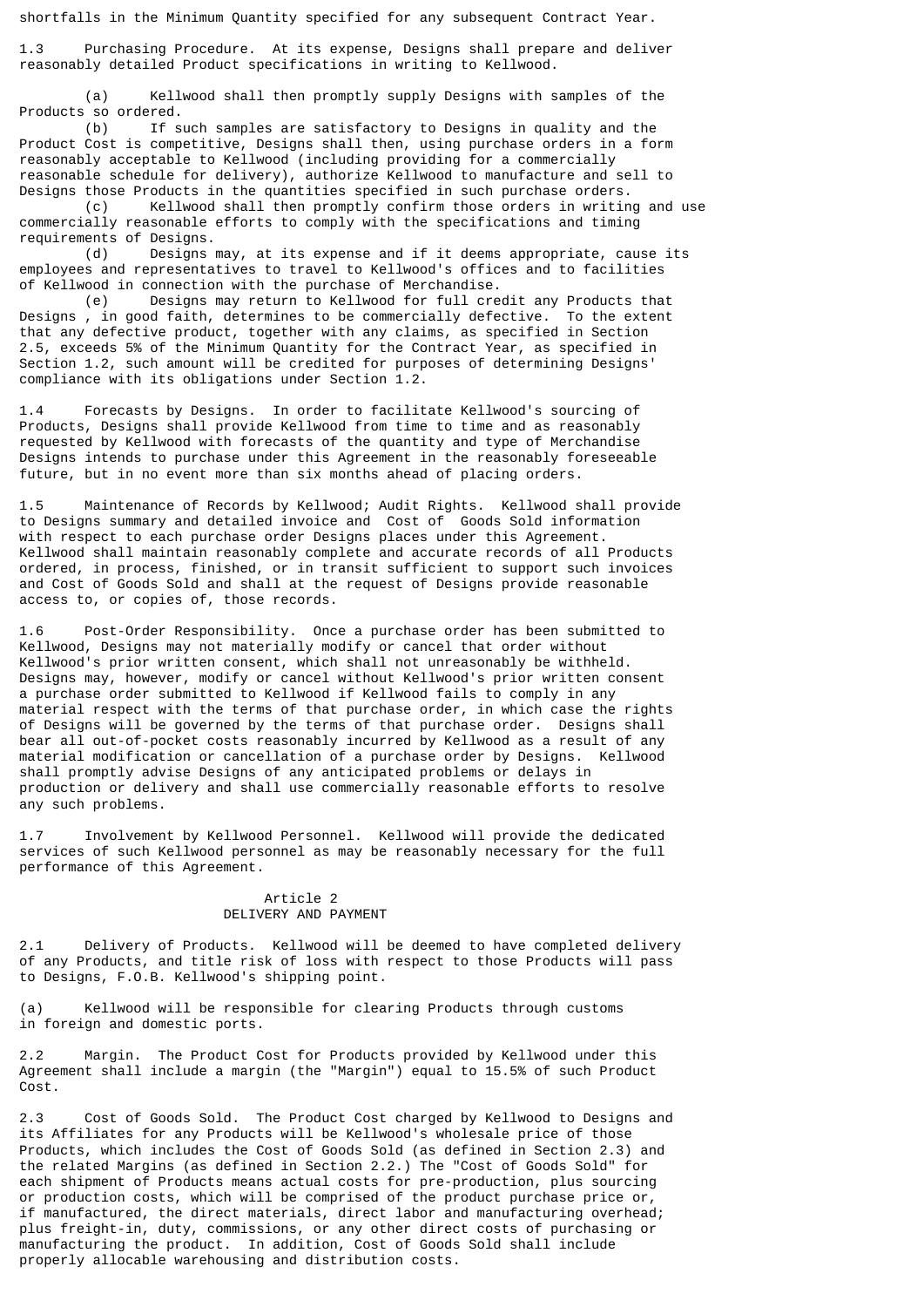2.4 Payments for Products. On the later of (1) the date on which Products are delivered F.O.B. Kellwood shipping point and (2) the date designated in the purchase order for delivery of those Products, if that date is 10 days or more after the date of actual delivery of those Products, Kellwood shall notify Designs of the total amount due to Kellwood for the Product Cost for such Products. Within 60 days of Kellwood's presentation to Designs of Kellwood's invoice for any Products (the end of that 60-day period, the "Payment Deadline"), Designs or one of its Affiliates shall pay to Kellwood the Product Cost for those Products by wire transfer of immediately available funds to an account designated by Kellwood. Any amounts not paid by the Payment Deadline will accrue interest daily from the Payment Deadline until paid in full at an annual rate equal to the lesser of (1) the prime rate announced by Citibank, N.A. from time to time plus 3% and (2) the maximum rate allowed by law.

2.5 Claims. Kellwood shall, at the request of Designs, accept the return of Products rejected by Designs and, at the request of Designs, process appropriate claims against Kellwood or any third-party source of those rejected Products, including without limitation claims for refund or credit. To the extent that any financial settlement, payment, or other financial concession actually effected in connection with any such claims, and all such financial settlements, payments, or other financial concessions, together with the Product Cost of any defective Product, as specified in 1.3(e)exceeds 5% of the Minimum Quantity for the Contract Year, as specified in Section 1.2, such amount will be credited for purposes of determining Designs' compliance with its obligations under Section 1.2.

# Article 3 TERM AND TERMINATION

3.1 Term. Unless terminated earlier as provided in this Agreement, the term of this Agreement is from the date of this Agreement until midnight on February 7, 2010, the last day of Designs' 2009-2010 fiscal year.

3.2 Termination. This Agreement may be terminated as follows:

(1) at any time by written agreement of Kellwood and Designs;

(2) by Designs upon 15 days' notice to Kellwood if any representation made in this Agreement by Kellwood was materially inaccurate when made, remains materially inaccurate, and is not cured prior to expiration of the 15-day period;

(3) by Kellwood upon 15 days' notice to Designs if any representation made in this Agreement by Designs was materially inaccurate when made, remains materially inaccurate, and is not cured prior to expiration of the 15-day period;

(4) by Designs immediately upon notice to Kellwood if Kellwood has materially breached any of its obligations under this Agreement and either of the following applies:

(A) that breach can reasonably be cured within a 60-day period from the date Designs notifies Kellwood of that breach and Kellwood has not cured that breach prior to expiration of that 60-day period; or

(B) that breach cannot reasonably be cured within that 60-day period and Kellwood does not commence curing that breach within that 60-day period and proceed diligently toward completing that cure, which cure must in any event be completed prior to expiration of a 120-day period from the date Designs notifies Kellwood of that breach;

(5) by Kellwood immediately upon notice to Designs if Designs has materially breached any of its obligations under this Agreement and either of the following applies:

(A) that breach can reasonably be cured within a 60-day period from the date Kellwood notifies Designs of that breach and Designs has not cured that breach prior to expiration of that 60-day period; or

(B) that breach cannot reasonably be cured within that 60-day period and Designs does not commence curing that breach within that 60-day period and proceed diligently toward completing that cure, which cure must in any event be completed prior to expiration of a 120-day period from the date Kellwood notifies Designs of that breach;

(6) by Designs immediately upon notice to Kellwood if there occurs a Bankruptcy Event with respect to Kellwood;

(7) by Kellwood immediately upon notice to Designs if there occurs a Bankruptcy Event with respect to Designs; and

(8) by either party upon notice to the other in the event that (x) the Casual Male Acquisition shall not have been consummated prior June 28, 2002 or (y) performance of this Agreement is rendered impossible for 180 consecutive days due to any Event of Force Majeure (as defined in Section 6.1).

3.3 Effects of Termination. In the event of the expiration or termination of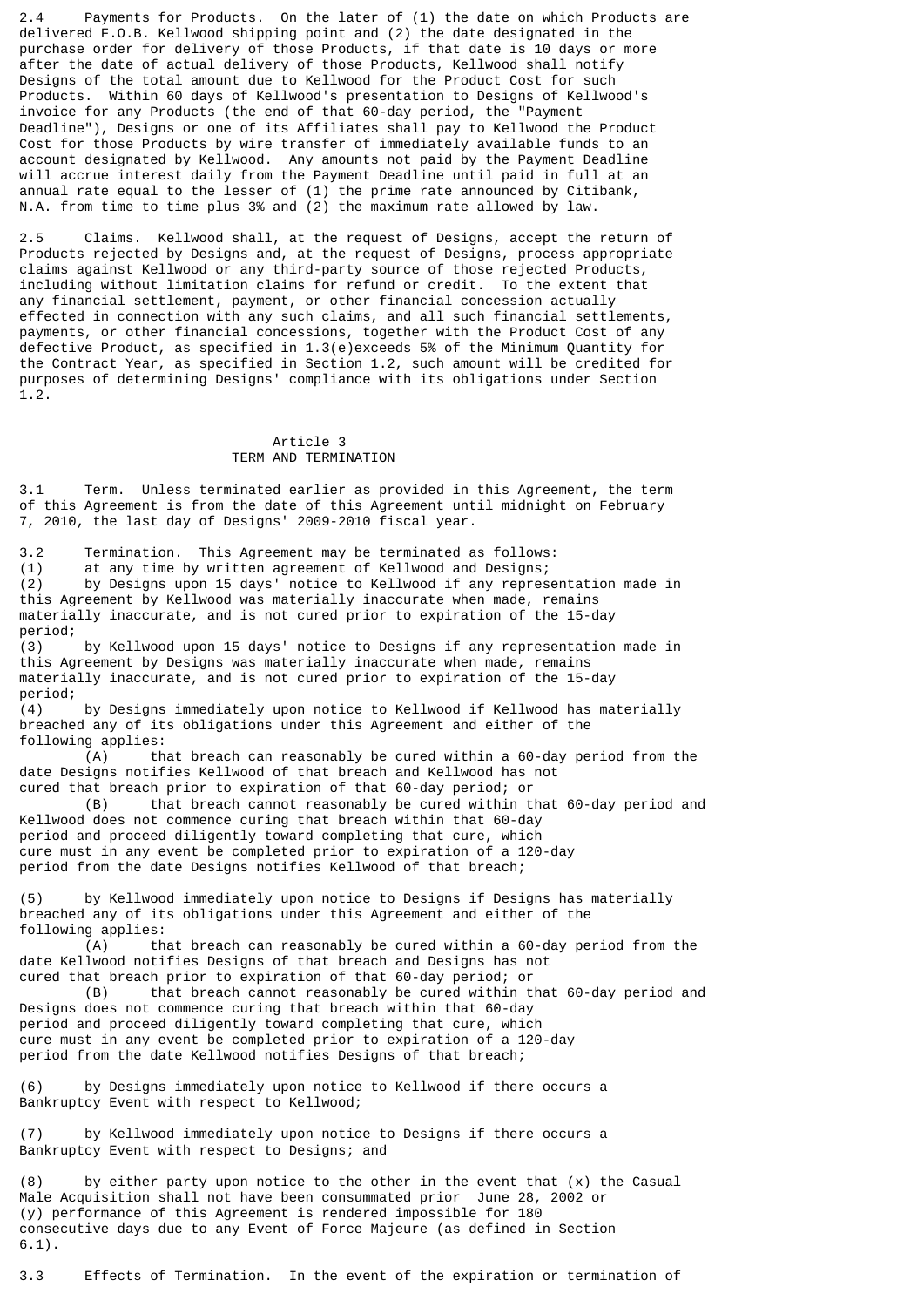this Agreement for any reason, Kellwood will have no further liability or obligation to Designs under this Agreement except as otherwise provided in this Agreement, and except that this Agreement will govern the rights and obligations of the parties with respect to all orders for Products placed prior to expiration or termination of this Agreement.

3.4 Return of Materials. In the event of expiration or any termination of this Agreement for whatever reason, then within 15 calendar days following sale or other disposition of all Products delivered pursuant to this Agreement each party shall return to the other party all samples, books, records, designs, and materials of any kind belonging to the other party and all copies thereof.

3.5 Confidentiality. Neither party may disclose to any other Person any Confidential Information belonging to the other party that was disclosed under this Agreement. Upon the expiration or termination of this Agreement, each party will cease to use the other party's Confidential Information and shall return to the other party all tangible Confidential Information provided to it by the other party.

3.6 Copyright, Patent and Trademark Rights. Each of the parties reserves all property rights, including copyright, patent, and trademark rights, in all of their respective materials, publications, research, software, data, devices, designs, concepts, and trade names in connection with the products and services provided by Kellwood to Designs under this Agreement.

## Article 4 REPRESENTATIONS

4.1 Representations of Designs. Designs represents to Kellwood as follows: (a) Designs is a corporation validly existing and in good standing under the law of the State of Delaware.

(b) Designs' board of directors has duly authorized Designs to execute and deliver this Agreement and the Note and perform its obligations under this Agreement and the Note, and no other corporate proceedings of Designs are necessary with respect thereto.

(c) Each of this Agreement and the Note constitutes the valid and binding obligation of Designs, enforceable in accordance with its terms, except as enforceability is limited by (A) any applicable bankruptcy, insolvency, reorganization, moratorium or similar law affecting creditors' rights generally, or (B) general principles of equity, whether considered in a proceeding in equity or at law.

(d) Designs' execution and delivery of this Agreement and the Note and performance of its obligations hereunder and thereunder does not (1) violate any provision of the certificate of incorporation or bylaws of Designs as currently in effect, (2) conflict with, result in a breach of, constitute a default under (or an event that, with notice or lapse of time or both, would constitute a default under), accelerate the performance required by, result in the creation of any Lien upon any of the properties or assets of Designs under, or create in any party the right to accelerate, terminate, modify, or cancel, or require any notice under, any Contract to which Designs is a party or by which any properties or assets of Designs are bound, or (3) violate any Law or Order to which Designs is subject, except, in the case of (2) or (3) above, for such conflict, breach, default, acceleration, Lien, or right, or notice as would not, individually or in the aggregate, have a material adverse effect on Designs and its subsidiaries taken as a whole.

(e) Designs is not required to obtain the Consent of any Person, including the Consent of any party to any Contract to which Designs is a party, in connection with execution and delivery of this Agreement and the Note and performance of its obligations hereunder.

4.2 Representations of Kellwood. Kellwood represents to Designs as follows: (a) Kellwood is a corporation validly existing and in good standing under the law of the State of Delaware.

(b) Kellwood's Executive Committee of the board of directors has duly authorized Kellwood to execute and deliver this Agreement and perform its obligations under this Agreement, and no other corporate proceedings of Kellwood are necessary with respect thereto.

(c) This Agreement constitutes the valid and binding obligation of Kellwood, enforceable in accordance with its terms, except as enforceability is limited by (A) any applicable bankruptcy, insolvency, reorganization, moratorium or similar law affecting creditors' rights generally, or (B) general principles of equity, whether considered in a proceeding in equity or at law.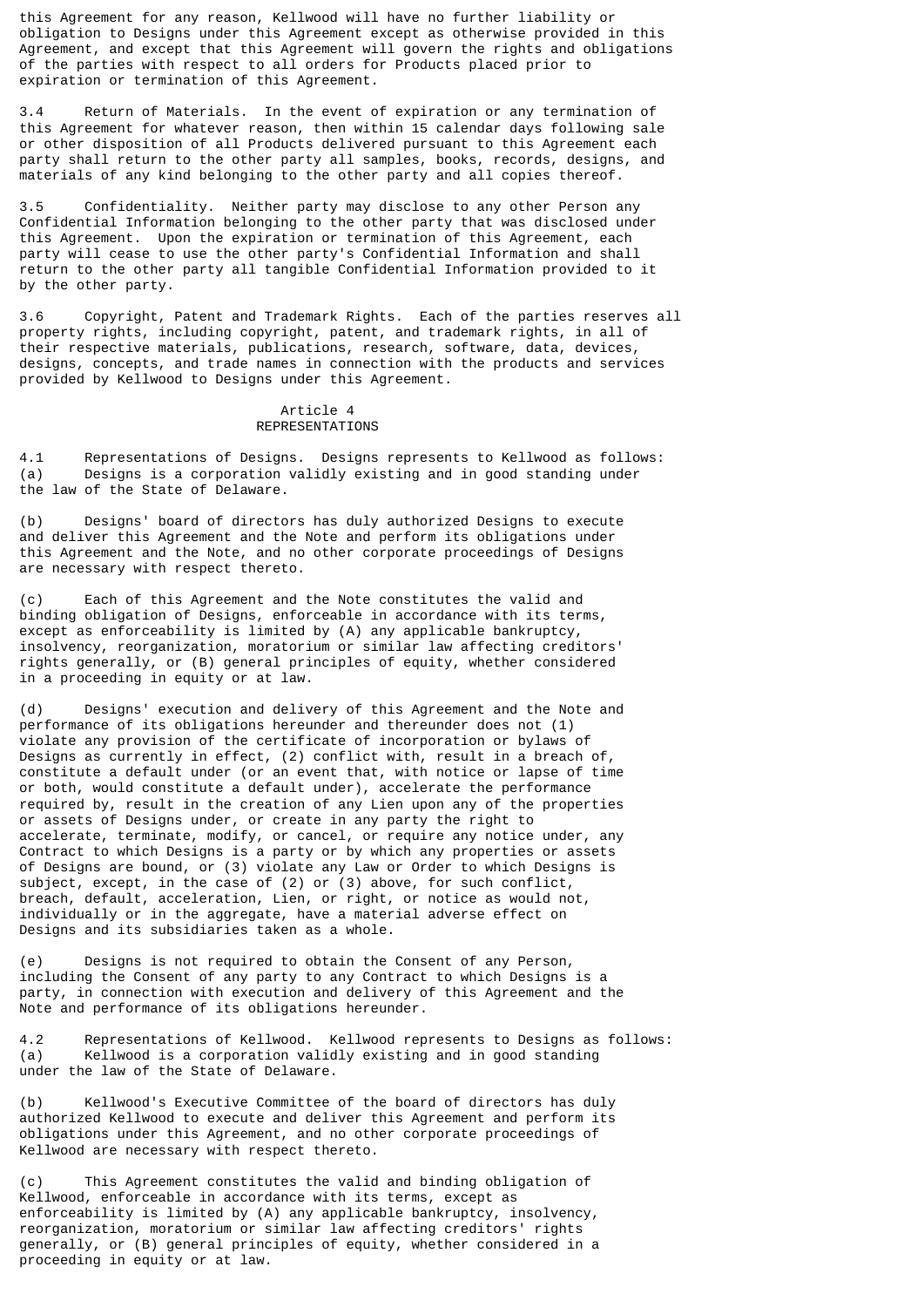(d) Kellwood's execution and delivery of this Agreement and performance of its obligations hereunder does not (1) violate any provision of the certificate of incorporation or bylaws of Kellwood as currently in effect, (2) conflict with, result in a breach of, constitute a default under (or an event that, with notice or lapse of time or both, would constitute a default under), accelerate the performance required by, result in the creation of any Lien upon any of the properties or assets of Kellwood under, or create in any party the right to accelerate, terminate, modify, or cancel, or require any notice under, any Contract to which Kellwood is a party or by which any properties or assets of Kellwood are bound, or (3) violate any Law or Order to which Kellwood is subject, except, in the case of (2) or (3) above, for such conflict, breach, default, acceleration, Lien, or right, or notice as would not, individually or in the aggregate, have a material adverse effect on Kellwood.

(e) Kellwood is not required to obtain the Consent of any Person, including the Consent of any party to any Contract to which Kellwood is a party, in connection with execution and delivery of this Agreement and performance of its obligations hereunder.

### Article 5 PRODUCT LIABILITY

5.1 Warranty. Kellwood warrants that each Product supplied to Designs under this Agreement will:

(a) be of merchantable quality, and fit for its purpose;

(b) be free of any defects in the design, materials or workmanship;

(c) be supplied free of all liens, claims and encumbrances; and conform to all applicable consumer product labeling and safety

standards.

5.2 Product Liability Insurance. Kellwood shall obtain and maintain product liability insurance on the Products supplied and such insurance will include a broad form Vendor's Endorsement covering Designs.

### Article 6 MISCELLANEOUS

6.1 Force Majeure. Neither Designs nor Kellwood will be liable for any delays in the performance of this Agreement due to force majeure and causes beyond its reasonable control (each, a "Event of Force Majeure"), including without limitation fires, strikes, disputes, war, civil commotion, terrorist attacks, epidemics, floods, accidents, delays, shortages and laws, regulations, or requests of any Governmental Authority. Upon occurrence of an Event of Force Majeure, Designs will not be relieved of its obligations to make timely payments in accordance with this Agreement.

6.2 Status of Relationship. Kellwood's relationship with Designs under this Agreement is solely that of an independent contractor, and nothing contained in this Agreement will be deemed (1) to create a partnership or joint venture between Designs and Kellwood, (2) to cause Kellwood to be responsible in any way for the debts, liabilities, or obligations of Designs, or (3) to give either party the authority to bind or act for the other in any respect, except as specifically provided in this Agreement.

6.3 Governing Law. This Agreement is governed by the laws of the State of New York, without giving effect to principles of conflict of laws.

6.4 Jurisdiction; Service of Process. Any Proceeding seeking to enforce any provision of, or based on any right arising out of, this Agreement must be brought against any of the parties in the courts of the State of New York, County of New York, or, if it has or can acquire jurisdiction, in the United States District Court for the Southern District of New York, and each of the parties consents to the jurisdiction of those courts (and of the appropriate appellate courts) in any such Proceeding and waives any objection to venue laid therein. Process in any such Proceeding may be served by sending or delivering a copy of the process to the party to be served at the address and in the manner provided for the giving of notices in Section 6.5. Nothing in this Section 6.4, however, affects the right of any party to serve legal process in any other manner permitted by law.

6.5 Notices. Every notice or other communication required or contemplated by this Agreement must be in writing and sent by one of the following methods: (1) personal delivery, in which case delivery is deemed to occur the day of delivery; (2) certified or registered mail, postage prepaid, return receipt requested, in which case delivery is deemed to occur the day it is officially recorded by the U.S. Postal Service as delivered to the intended recipient; (3) next-day delivery to a U.S. address by recognized overnight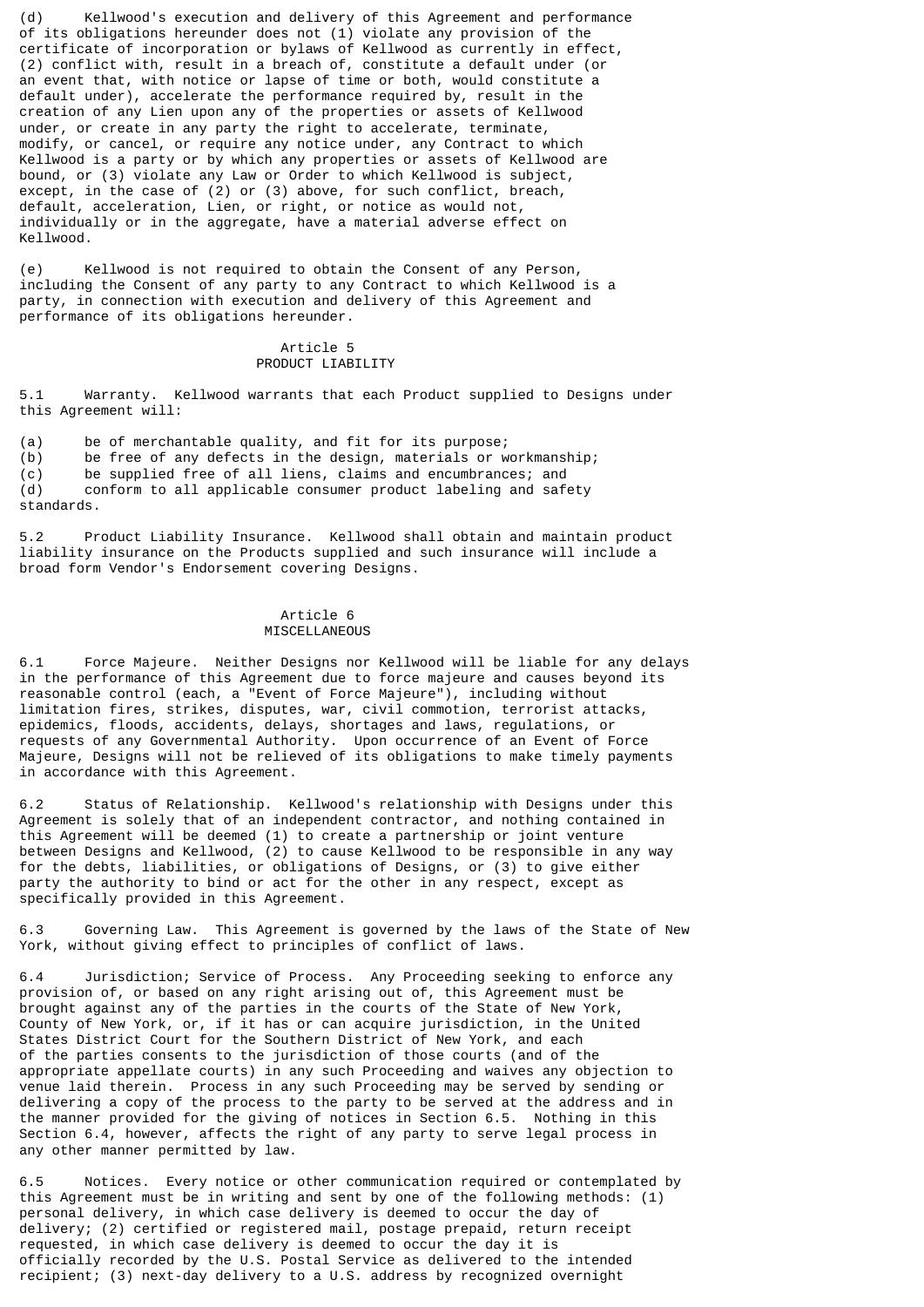delivery service such as Federal Express, in which case delivery is deemed to occur upon receipt; or (4) facsimile transmission, with written confirmation from the recipient of receipt of the transmission, in which case delivery is deemed to occur on the day of transmission (if transmitted by 5:00 p.m. New York time on a Business Day) or the next Business Day (if transmitted any other time). In each case, a notice or other communication sent to a party must be directed to the address for that party set forth below, or to another address designated by that party by written notice:

If to Kellwood, to: Kellwood Compnany 600 Kellwood Parkway Chesterfield, MO 63017 Attention: Thomas H. Pollihan, Esq., Senior Vice-President, Secretary and General Counsel Facsimile: 314-576-3388

If to Designs, to: Designs, Inc. 66 B Street Needham, MA 02494<br>Attention: Pre Attention: President<br>Facsimile: (781) 433 (781) 433-7462

6.6 Severability. If any provision of this Agreement is held invalid or unenforceable by any court of competent jurisdiction, the other provisions of this Agreement will remain in full force and effect. Any provision of this Agreement held invalid or unenforceable only in part or degree will remain in full force and effect to the extent not held invalid or unenforceable.

6.7 Amendment; Waiver. This Agreement may not be amended except by an instrument in writing signed by or on behalf of each of the parties. No waiver by any party of any breach by any party of any of its obligations under this Agreement or any inaccuracy in any representation by any party in this Agreement will be deemed to extend to any other breach or inaccuracy or affect in any way any rights arising by virtue of any other breach or inaccuracy.

6.8 Entire Agreement. This Agreement, together with all exhibits and schedules hereto, constitutes the entire agreement between the parties pertaining to the subject matter of this Agreement and supersede all prior agreements, understandings, negotiations, and discussions, whether oral or written, of the parties. In the event of any direct conflict between this Agreement and any term of any purchase order of Designs with respect to Products purchased under this Agreement, this Agreement will govern.

6.9 Counterparts. This Agreement may be executed in several counterparts, each of which is an original and all of which together constitute one and the same instrument.

6.10 Assignment. No party may assign any of its rights or obligations under this Agreement without the prior consent of the other parties, except that Designs may at any time assign to any Affiliate of Designs any of its rights and obligations under this Agreement, on condition that concurrently with that assignment Kellwood, Designs, and that Affiliate enter into an amendment to this Agreement that (1) makes that Affiliate a party to this Agreement and (2) provides that Designs guarantees performance by that Affiliate of the assigned obligations.(a) This Agreement is binding in all respects upon, and inures to the benefit of, the successors and permitted assigns of the parties.

6.11 Reporting. Designs shall promptly furnish to Kellwood (i) monthly unaudited financial statements in form and reasonably satisfactory to Kellwood, (ii) a copy of each Borrowing Base Certificate furnished by Designs to its senior lenders, and (iii) such other information as to the financial condition of Designs as Kellwood shall reasonably request.

6.12 Definitions. When used in this Agreement, the following terms have the following meanings:

"Affiliate" means, with respect to any given Person, any other Person at the time directly or indirectly controlling, controlled by or under common control with that Person, or  $(2)$  any director, officer or employee of that Person. For purposes of this definition, "control" means the possession, directly or indirectly, of the power to direct or cause the direction of the management and policies of a Person through ownership of voting securities.

"Bankruptcy Event" means with respect to any Person any of the following:

(1) the institution by that Person of bankruptcy or insolvency proceedings; (2) the consent of that Person to the institution of bankruptcy or insolvency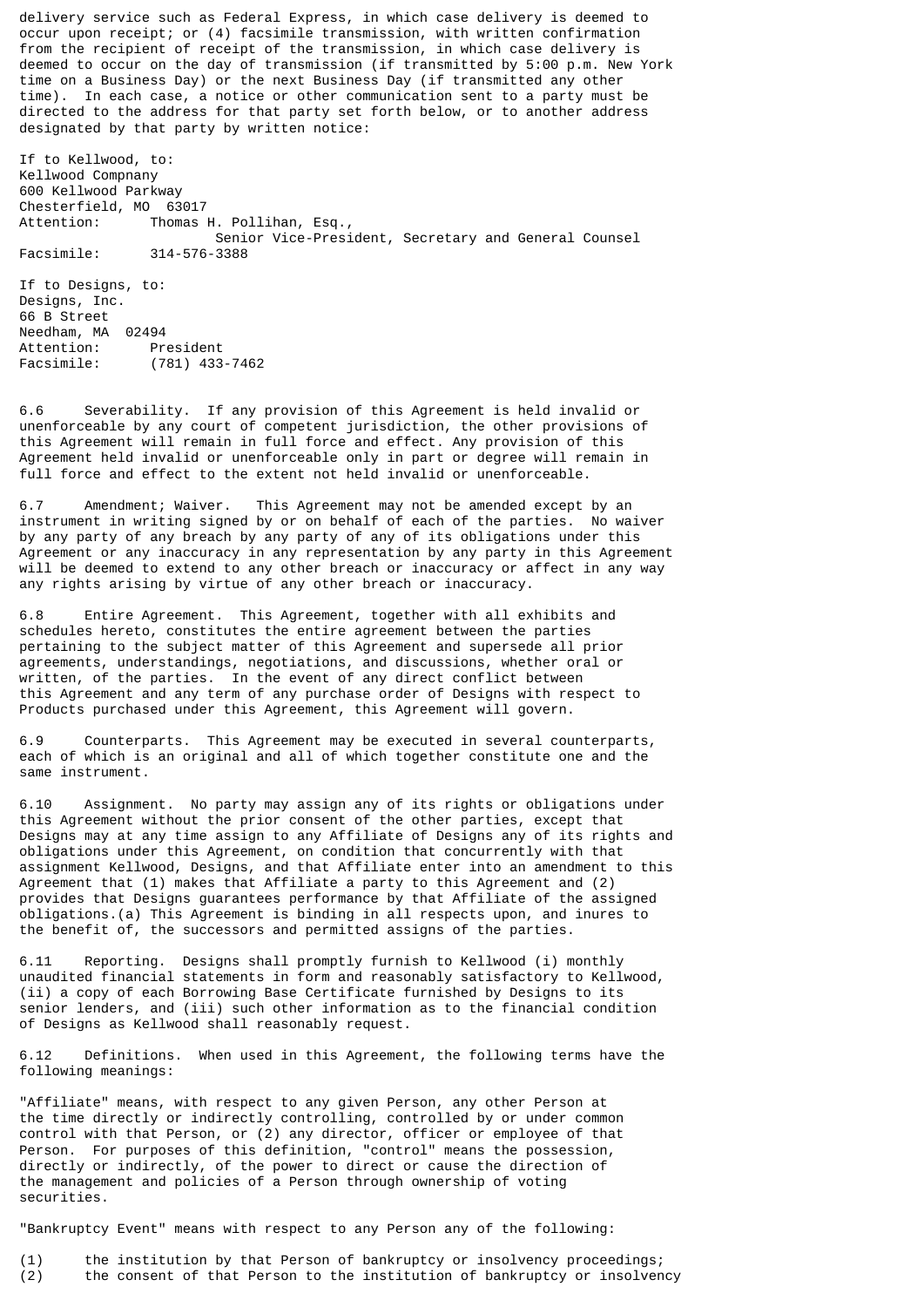proceedings against that Person; (3) the filing by that Person of a petition seeking reorganization or release under applicable law, or the consent by that Person to the filing of any such petition or to the appointment of a receiver, liquidator, assignee, trustee, sequestrator (or other similar official) of that Person or of any substantial part of the property of that Person; (4) the making by that Person of an assignment for the benefit of creditors; and<br> $(5)$ the entry of an Order by a court having jurisdiction adjudging that Person bankrupt or insolvent, or approving as properly filed a petition seeking reorganization, arrangement, adjustment, or composition of or in respect of that Person under applicable law, or appointing a receiver, liquidator, assignee, trustee, sequestrator (or other similar official) of that

Person, or of any substantial part of the property of that Person, or ordering the winding up or liquidation of the affairs of that Person, and (A) that Person consents to that decree or order or (B) that decree or order remains unstayed and in effect for more than 60 consecutive days.

"Confidential Information" of either party means any confidential or proprietary information of that party, and includes but is not limited to current or anticipated products, processes, know-how, customers, sales, business affairs, contractual arrangements, and the identity of Representatives, but does not include the following:

(1) information that is or becomes generally available to the public other than as a result of a breach of this Agreement by the receiving party or its Representatives;

(2) information that was within the receiving party's possession or knowledge prior to its being furnished to the receiving party by or on behalf of the disclosing party, on condition that the source of that information was not known by the receiving party to be bound by a confidentiality agreement with or other contractual, legal or fiduciary obligation of confidentiality to the disclosing party;

(3) information that is or becomes available to the receiving party on a nonconfidential basis from a source other than the disclosing party or any of its Representatives, on condition that that source was not known after reasonable inquiry by the receiving party to be bound by a confidentiality agreement with or other contractual, legal or fiduciary obligation of confidentiality to the disclosing party or any other party with respect to that information; or

(4) information that is independently developed by the receiving party without use of Confidential Information or otherwise in a manner not consistent with this Agreement.

"Consent" means any approval, consent, ratification, filing, declaration, registration, waiver, or other authorization (including any Permit).

"Contract" means any written or unwritten agreement, contract, obligation, promise, arrangement, or undertaking that is legally binding, including any amendment or supplement thereto.

"Contract Year" means the fiscal year of Designs, except that Contract Year 1 begins on the date of this Agreement and ends at midnight on January 31, 2004, the last day of Designs' 2003-2004 fiscal year.

"Governmental Authority" means any (1) nation, state, county, city, town, village, district, or other jurisdiction of any nature, (2) federal, state, local, municipal, foreign, or other government, (3) governmental or quasi-governmental authority of any nature (including any governmental agency, branch, department, official, or entity and any court or other tribunal, including an arbitral tribunal), (4) multi-national organization or body, and (5) body exercising, or entitled to exercise, any administrative, executive, judicial, legislative, police, regulatory, or taxing authority or power of any nature.

"Law" means any federal, state, local, municipal, foreign, international, multinational, or other administrative order, constitution, law, ordinance, principle of common law, regulation, statute, or treaty.

"Lien" means any charge, claim, community property interest, condition, equitable interest, lien, option, pledge, security interest, right of first refusal, or restriction of any kind, including any restriction on use, voting, transfer, receipt of income, or exercise of any other attribute of ownership.

"Order" means any award, decision, injunction, judgment, order, ruling, consent decree, subpoena, or verdict entered, issued, made, or rendered by any court, arbitral tribunal, administrative agency, or other Governmental Body.

"Permit" means any approval, consent, license, permit, waiver, or other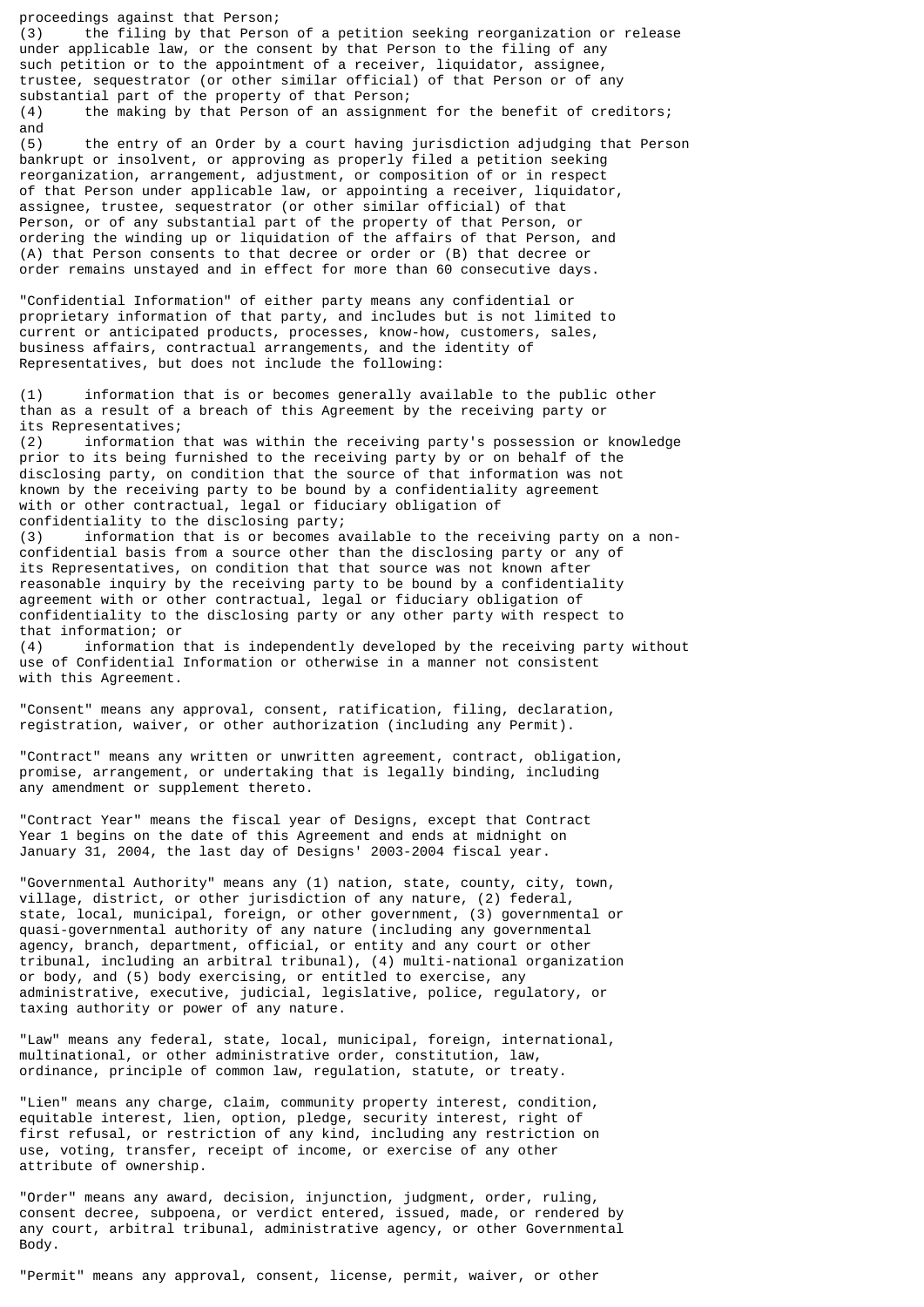authorization issued, granted, given, or otherwise made available by or under the authority of any Governmental Authority or pursuant to any Law.

"Person" means any individual, corporation (including any non-profit corporation), general or limited partnership, limited liability company, joint venture, estate, trust, association, organization, labor union, Governmental Authority or other entity.

"Proceeding" means any action, arbitration, audit, hearing, investigation, litigation, or suit (whether civil, criminal, administrative, investigative, or informal) commenced, brought, conducted, or heard by or before, or otherwise involving, any Governmental Authority.

"Representative" means, with respect to any Person, any director, officer, employee, agent, consultant, advisor, or other representative of that Person, including legal counsel, accountants, and financial advisors.

The undersigned are executing this Agreement on the date stated in the introductory clause.

KELLWOOD COMPANY

By:

Name: Title:

DESIGNS, INC. By: Name: Title: